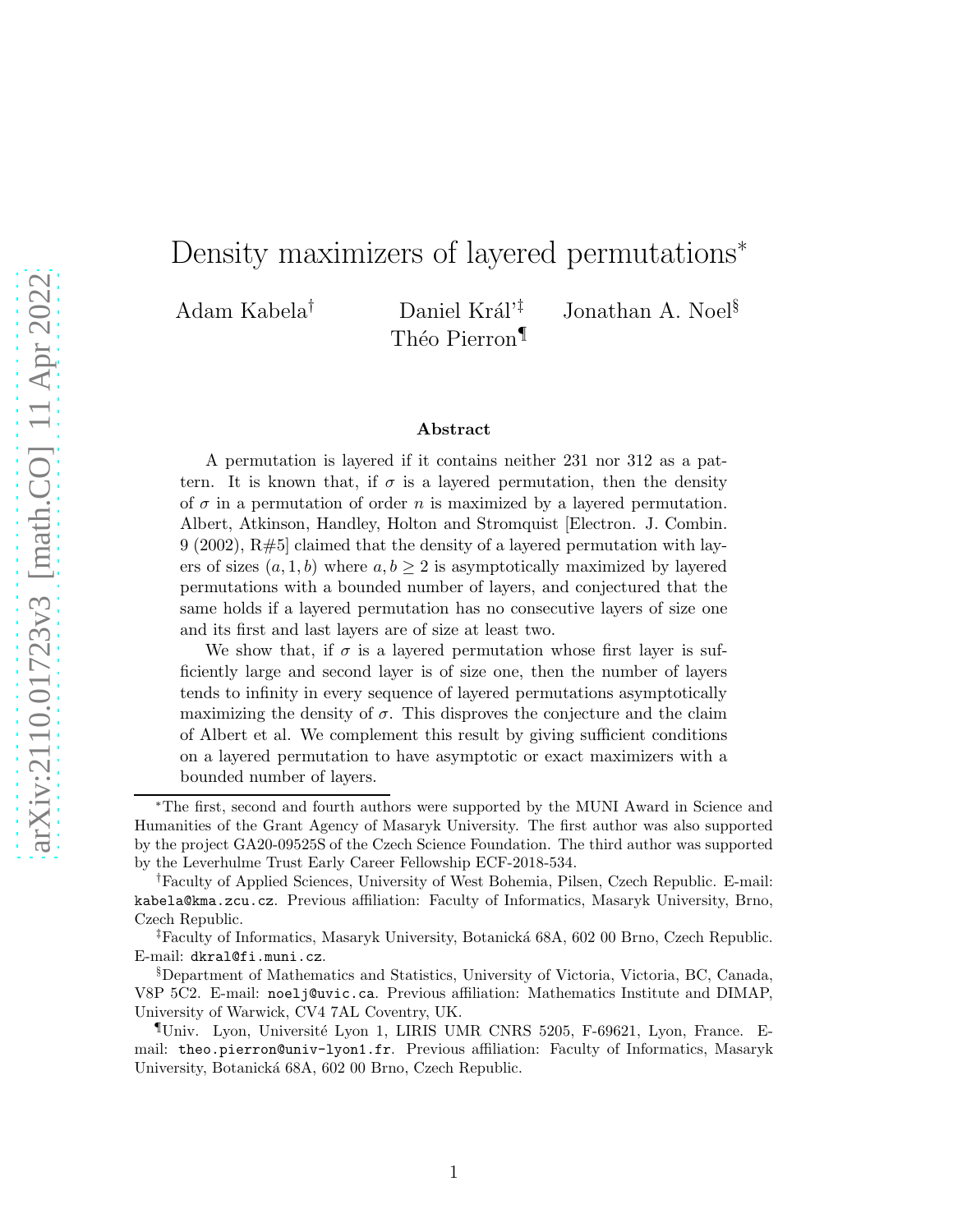### 1 Introduction

We study permutations maximizing the density of a given pattern. A *permutation* is a bijective function  $\pi$  from  $[n]$  to  $[n]$  (we use  $[n]$  to denote the set of the first n positive integers); the *order* of a permutation  $\pi$ , denoted by  $|\pi|$ , is the size n of its domain. If  $\pi$  is a permutation of order n, then the permutation *induced* by m points  $i_1 < \cdots < i_m$  of  $[n]$  is the unique permutation  $\sigma : [m] \to [m]$  such that  $\sigma(j) < \sigma(j')$  if and only if  $\pi(i_j) < \pi(i_{j'})$  for all  $j, j' \in [m]$ . The *density* of a permutation  $\sigma$  in a permutation  $\pi$  of order  $n \geq |\sigma|$ , denoted by  $d(\sigma, \pi)$ , is the probability that  $|\sigma|$  randomly chosen distinct points of  $[n]$  induce  $\sigma$ ; in this context, the permutation  $\sigma$  is often referred to as a *pattern* and one may speak about permutations containing or avoiding a specific pattern.

The problem of maximizing the density of a permutation  $\sigma$  can be traced back to the work of Galvin, Kleitman, Stromquist and Wilf in the early 1990s (cf. [\[22\]](#page-22-0)). The packing density of a permutation  $\sigma$  is the limit of the maximum density of  $\sigma$  in a permutation  $\pi$  of order n for  $n \to \infty$ ; an averaging argument implies that the limit exists as the quantity is non-increasing with n (see, e.g.,  $[1,$  Proposition 1.1]). It is easy to see that the packing density of the permutation 12, and more generally 12... k for every  $k \geq 2$ , is 1 (we write  $\sigma(1) \cdots \sigma(m)$  to represent the permutation  $\sigma$  of order m). For the permutation 132, Galvin, Kleitman and Stromquist (independently and unpublished) showed that the packing density is  $2\sqrt{3} - 3$ ; a sketch of a proof can be found in [\[20,](#page-22-1) Example 2.4.2]. See e.g. [\[14,](#page-21-0)[17\]](#page-21-1) for additional results.

In this paper, we are interested in the structure of permutations maximizing the density of a layered permutation: a permutation  $\sigma$  of order m is layered if [m] can be partitioned to intervals  $I_1, \ldots, I_k$  such that  $\sigma$  restricted to each  $I_j$ ,  $j \in [k]$ , is decreasing, and  $\sigma(x) < \sigma(x')$  for any  $x \in I_j$  and  $x' \in I_{j'}$  such that  $1 \leq j < j' \leq k$  (we assume that the intervals are indexed in the order that they follow in  $[m]$ ). The intervals  $I_1, \ldots, I_k$  are referred to as *layers* of  $\sigma$  and layers of size one as *singletons*. We also refer to  $\sigma$  as the layered permutation with layers of sizes  $(|I_1|, \ldots, |I_k|)$ . It is not hard to show that a permutation is layered if and only if it avoids the patterns  $231$  and  $312$ ; we refer to  $\left[4, 8, 15, 19, 21\right]$  $\left[4, 8, 15, 19, 21\right]$  $\left[4, 8, 15, 19, 21\right]$  $\left[4, 8, 15, 19, 21\right]$  $\left[4, 8, 15, 19, 21\right]$  for additional results on layered permutations. If  $\sigma$  is a layered permutation, then for every  $n \geq |\sigma|$ , there exists a layered permutation of order n that maximizes the density of  $\sigma$  among all permutations of order n [\[1,](#page-20-0) [3,](#page-20-1) [18\]](#page-22-4), and if no layer of  $\sigma$ is a singleton, then every permutation of order n that maximizes the density of  $\sigma$ is layered [\[1\]](#page-20-0); we also refer to [\[16\]](#page-21-5) for a comprehensive treatment of maximizing the density of layered permutations.

To state our results, we need to fix some notation. Given a permutation  $\sigma$ , a permutation  $\pi$  of order at least  $|\sigma|$  is  $\sigma$ -*optimal* if  $\pi$  is a permutation of order  $|\pi|$ with the largest density of  $\sigma$  among all permutations of order  $|\pi|$ . In particular, the results of the previous paragraph say that if  $\sigma$  is a layered permutation, then there exists a layered  $\sigma$ -optimal permutation of every order  $n \geq |\sigma|$ , and if each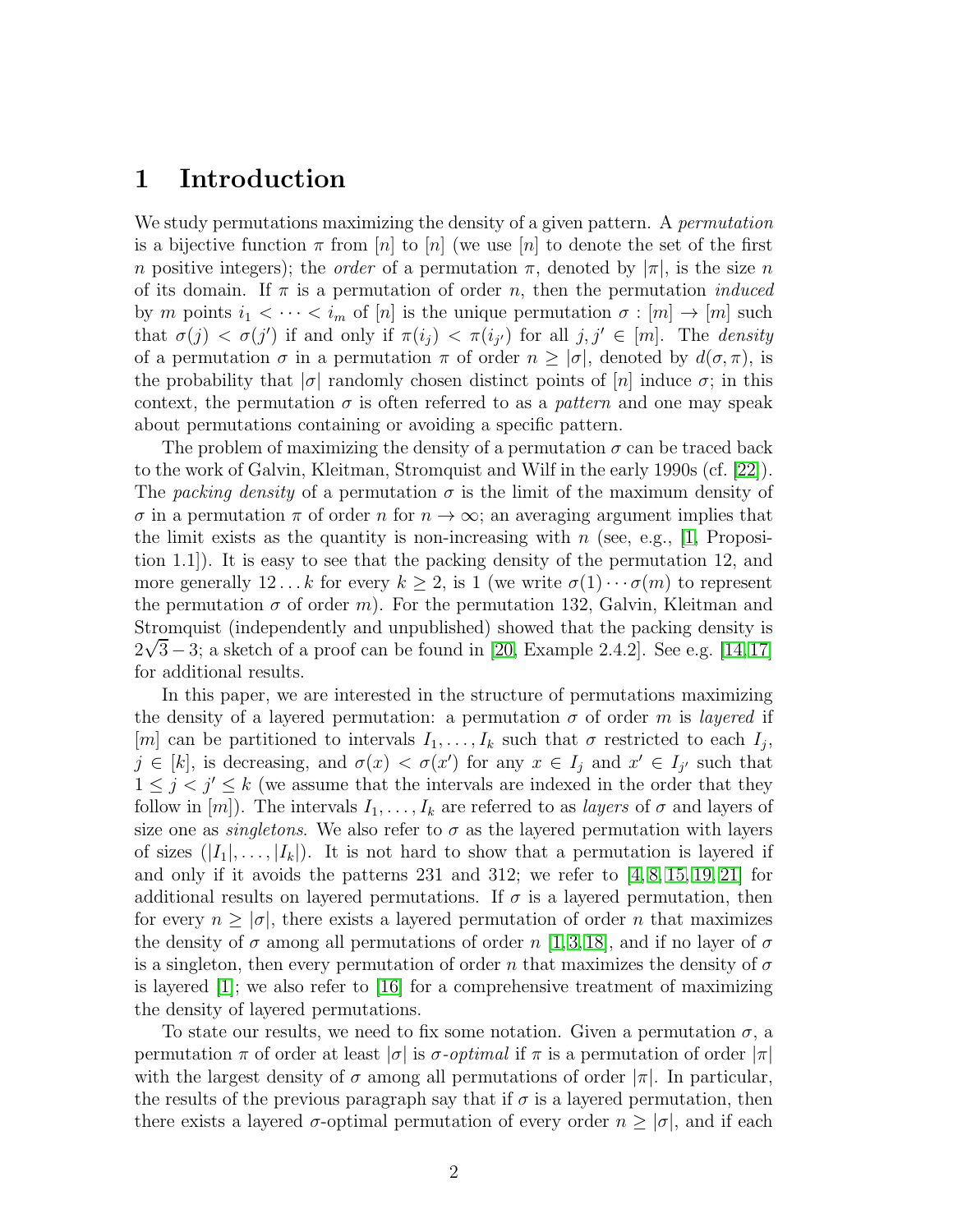layer of  $\sigma$  has size at least two, then every  $\sigma$ -optimal permutation is layered. Following the terminology of Warren [\[20\]](#page-22-1), we say that a sequence  $(\pi_n)_{n\in\mathbb{N}}$  of permutations is *near-σ-optimal* if the orders of  $\pi_n$  tend to infinity and the density of  $\sigma$  in  $\pi_n$  converges to the packing density of  $\sigma$ . Observe that for every layered permutation  $\sigma$ , there exists a near- $\sigma$ -optimal sequence of layered permutations.

Our central focus is on the question of whether the number of layers in a near-σ-optimal sequence of layered permutations must grow to infinity for a given layered permutation  $\sigma$ . For example, if  $\sigma$  is a layered permutation in which the first or last layer is a singleton, then the number of layers in any near- $\sigma$ -optimal sequence of layered permutations grows to infinity [\[1,](#page-20-0) Proposition 2.10]. On the other hand, if  $\sigma$  has layers of sizes  $(a, b)$  for  $a, b \geq 2$ , then there exists a near-σ-optimal sequence of layered permutations where the number of layers is bounded [\[16\]](#page-21-5); more generally, Albert et al. [\[1\]](#page-20-0) showed the following.

<span id="page-2-0"></span>**Theorem 1** (Albert et al. [\[1,](#page-20-0) Theorem 2.7]). If  $\sigma$  is a layered permutation such that each layer of  $\sigma$  has size at least two, then there exist a near- $\sigma$ -optimal sequence  $(\pi_n)_{n\in\mathbb{N}}$  and an integer  $K \in \mathbb{N}$  such that each  $\pi_n$  has at most K layers.

Albert et al. [\[1\]](#page-20-0) also stated a conjecture generalizing Theorem [1.](#page-2-0) We remark that the conjecture is stated in [\[1\]](#page-20-0) in terms of layered permutations of "boundedtype." In [\[1,](#page-20-0) p. 13], it is said that "the bounded case corresponds precisely to when  $p_s = \delta(\sigma)$  for some index s" (in the notation of [\[1\]](#page-20-0)). This is equivalent to the existence of a near-σ-optimal sequence with a bounded number of layers, and so their conjecture is equivalent to the following.

<span id="page-2-1"></span>**Conjecture 1** (Albert et al. [\[1,](#page-20-0) Conjecture 2.9]). If  $\sigma$  is a layered permutation with layers of sizes  $(\ell_1, \ldots, \ell_k)$  such that  $\ell_1 > 1$ ,  $\ell_k > 1$  and no two consecutive layers of  $\sigma$  have size one, then there exist a near- $\sigma$ -optimal sequence  $(\pi_n)_{n\in\mathbb{N}}$  of layered permutations and an integer  $K \in \mathbb{N}$  such that each  $\pi_n$  has at most K layers.

As evidence for Conjecture [1,](#page-2-1) Albert et al. [\[1\]](#page-20-0) stated the following proposition without proof and claimed that it follows by an argument similar to the proof of [\[1,](#page-20-0) Theorem 2.7].

<span id="page-2-2"></span>**Proposition 2** (Albert et al. 1, Proposition 2.8). If  $\sigma$  is a layered permutation with layers of sizes  $(a, 1, b)$  where  $a > 1$  and  $b > 1$ , then there exists a near- $\sigma$ optimal sequence  $(\pi_n)_{n\in\mathbb{N}}$  of layered permutations and  $K \in \mathbb{N}$  such that each  $\pi_n$ has at most K layers.

Our first result is a counterexample to Conjecture [1,](#page-2-1) which also provides a counterexample to Proposition [2.](#page-2-2)

<span id="page-2-3"></span>**Theorem 3.** For every  $k \in \mathbb{N}$  and  $\ell_1, \ldots, \ell_k$ , there exists  $n_0$  such that if  $n \geq n_0$ and  $\sigma$  is the layered permutation with layers of sizes  $(n, 1, \ell_1, \ldots, \ell_k)$ , then the number of layers in the permutations of every near-σ-optimal sequence of layered permutations tends to infinity.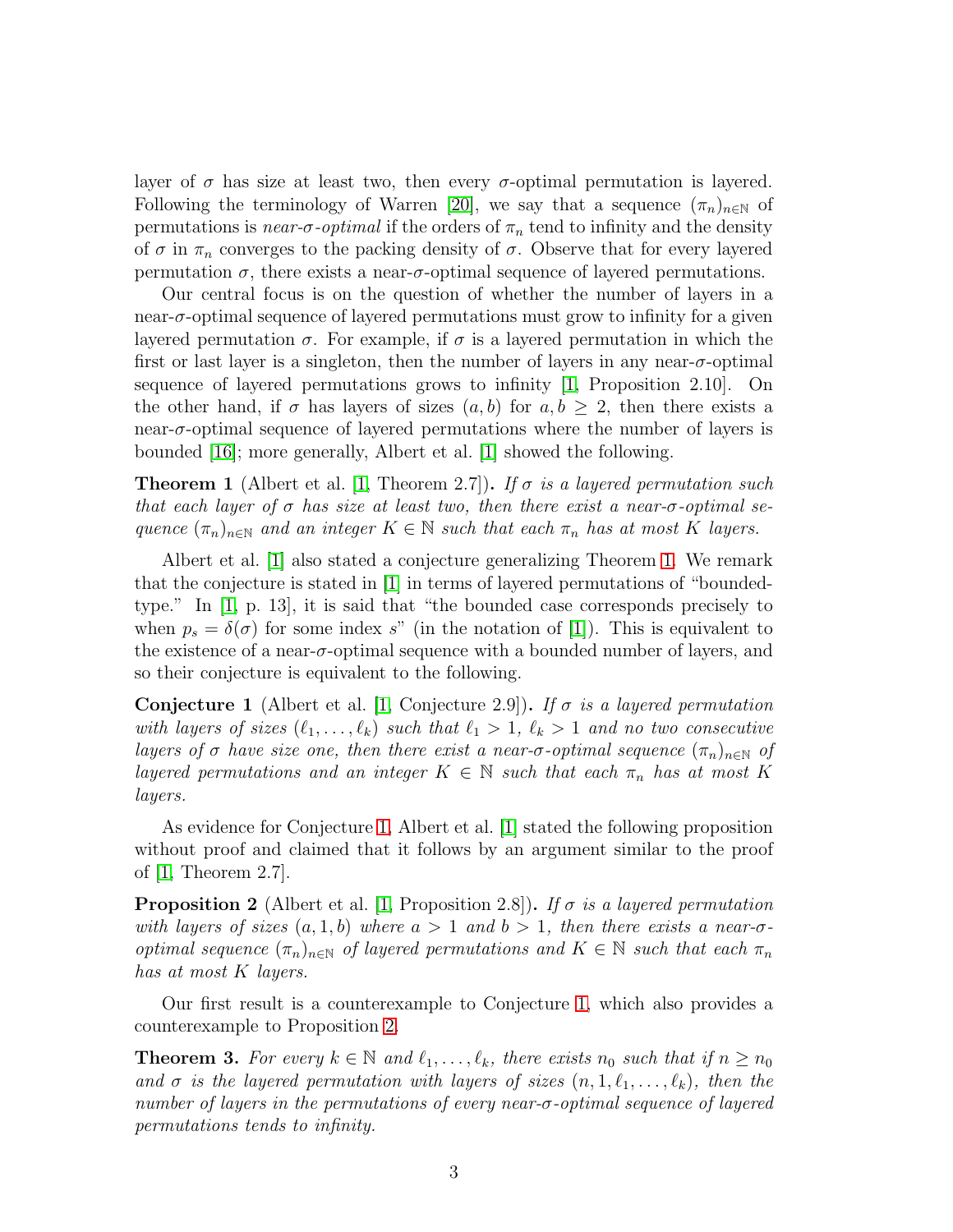In particular, we show (see the discussion at the end of Section [3\)](#page-8-0), that the layered permutation with three layers of sizes (13, 1, 2) satisfies the conclusion of Theorem [3,](#page-2-3) and hence it fails to satisfy the conclusion of Proposition [2](#page-2-2) despite satisfying its hypothesis. We remark that Proposition [2](#page-2-2) was used in the paper of Hästö [\[7\]](#page-21-6) for layered permutations with layers of sizes  $(k, 1, k)$  for  $k \geq 2$ . Fortunately, while Proposition [2](#page-2-2) is false in general, its conclusion holds for this family of permutations. This is a special case of our positive results (Theorems [4](#page-3-0) and [5\)](#page-3-1) stated below.

We state and prove some of our results using the language from the theory of permutation limits which was introduced by Hoppen et al. [\[9,](#page-21-7) [10\]](#page-21-8) and applied in various problems concerning permutations e.g.  $[2, 5, 6, 11, 12]$  $[2, 5, 6, 11, 12]$  $[2, 5, 6, 11, 12]$  $[2, 5, 6, 11, 12]$  $[2, 5, 6, 11, 12]$ . At the center of this theory is the notion of a permuton, which is an analytic representation of a large permutation. The link between the finite and limit settings is presented in Section [2.](#page-3-2) In particular, we show that the existence of a near- $\sigma$ -optimal sequence of layered permutations with bounded number of layers is equivalent to the existence of a  $\sigma$ -optimal layered permuton with a bounded number of layers.

To complement the negative result of Theorem [3,](#page-2-3) we offer two sufficient conditions on a layered permutation  $\sigma$  for the existence of a near- $\sigma$ -optimal sequences whose elements are layered permutations with a bounded number of layers. In fact, in some cases, we can obtain a seemingly stronger conclusion that the number of layers in any  $\sigma$ -optimal permutation is bounded by a universal constant depending on  $\sigma$  only. In Section [5,](#page-19-0) we ask whether these properties are, in fact, equivalent. We remark that the importance of the presence of layers of size one in relation to the existence of large  $\sigma$ -optimal permutations with a bounded number of layers is consistent with additional results on layered permutations, cf. [\[1,](#page-20-0) [7,](#page-21-6) [16,](#page-21-5) [19,](#page-22-2) [21\]](#page-22-3).

<span id="page-3-0"></span>**Theorem 4.** Let  $\sigma$  be a layered permutation with layers of sizes  $(\ell_1, \ldots, \ell_k)$  and  $k \ge 2$ . If  $\ell_1 \ge 2$ ,  $\ell_k \ge 2$  and  $\ell_i + \ell_{i+1} \ge \max{\{\ell_1, \ell_k\}} + 1$  for every  $i \in [k-1]$ , then every  $\sigma$ -optimal layered permuton has finitely many layers.

<span id="page-3-1"></span>**Theorem 5.** Let  $\sigma$  be a layered permutation with layers of sizes  $(\ell_1, \ldots, \ell_k)$  and  $k \geq 2$ . If  $\ell_1 = \ell_k \geq 2$  and every two consecutive layers of  $\sigma$  contain a layer of size  $\ell_1 = \ell_k$ , then there exists an integer  $K \in \mathbb{N}$  such that the number of layers of any  $\sigma$ -optimal layered permutation is at most K.

### <span id="page-3-2"></span>2 Permutation limits

In this section, we introduce notions from the theory of permutation limits used throughout the paper, and establish a link between the number of layers of a pattern maximizer in the limit and finite settings. Recall that the density of a permutation  $\sigma$  in a permutation  $\pi$  of order  $n \geq |\sigma|$  is the probability that  $|\sigma|$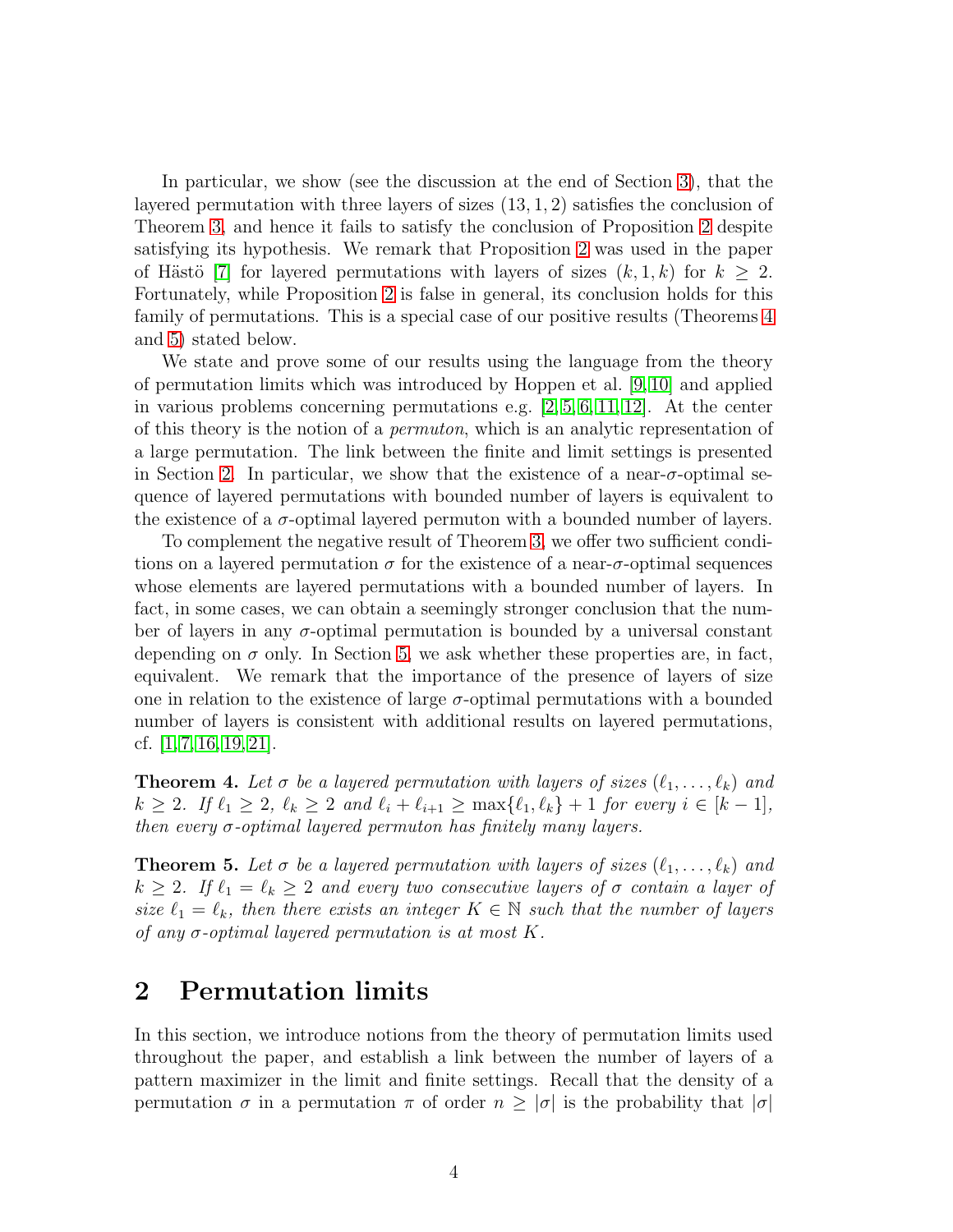randomly chosen distinct elements of  $\pi$  induce  $\sigma$ . A sequence  $(\pi_n)_{n\in\mathbb{N}}$  of permutations is *convergent* if their orders  $|\pi_n|$  tend to infinity and  $d(\sigma, \pi_n)$  converges for every permutation  $\sigma$ . By compactness, every sequence of permutations with orders tending to infinity has a convergent subsequence.

Limits of convergent sequences of permutations can be represented by an analytic object, which we now introduce; a more thorough introduction can be found in [\[9,](#page-21-7)[10\]](#page-21-8), also see [\[11\]](#page-21-11) where the limit object was viewed as the measure for the first time. A *permuton* is a probability measure  $\Pi$  on the  $\sigma$ -algebra of Borel subsets from  $[0, 1]^2$  that has uniform marginals, i.e.,

$$
\Pi([a, b] \times [0, 1]) = \Pi([0, 1] \times [a, b]) = b - a
$$

for all  $0 \le a \le b \le 1$ . If  $\Pi$  is a permuton, then a  $\Pi$ -random permutation  $\sigma$  of order m is obtained by sampling m points according to  $\Pi$ , sorting them according to their x-coordinates, say  $(x_1, y_1), \ldots, (x_m, y_m)$  for  $x_1 < \cdots < x_m$  (note that the x-coordinates are pairwise distinct with probability one), and defining  $\sigma$  so that  $\sigma(i) < \sigma(j)$  if and only if  $y_i < y_j$  for  $i, j \in [m]$ . The *density* of a permutation σ in a permuton Π, denoted by  $d(σ, Π)$ , is the probability that a Π-random permutation of order  $|\sigma|$  is  $\sigma$ .

We say that a permuton  $\Pi$  is a *limit* of a convergent sequence  $(\pi_n)_{n\in\mathbb{N}}$  of permutations if

$$
d(\sigma, \Pi) = \lim_{n \to \infty} d(\sigma, \pi_n)
$$

for every permutation  $\sigma$ . Every convergent sequence of permutations has a limit and this limit is unique. On the other hand, a sequence of Π-random permutations with increasing orders is convergent and has  $\Pi$  as its limit with probability one.

Recall that the *support* of a measure on a set X is the set of all points  $x \in X$ such that every open set containing x has a positive measure. A permuton  $\Pi$  is layered if there exists a (not necessarily finite) collection  $\mathcal J$  of internally disjoint closed subintervals of [0, 1] such that  $(x, y)$  lies in the support of  $\Pi$  if x belongs to an interval  $[a, b] \in \mathcal{J}$  and  $y = b - (x - a)$ , i.e., the support of  $\Pi$  is a union of intervals with slope  $-1$  centered along the main diagonal of the square  $[0, 1]^2$ such that their projections on the horizontal axis are internally disjoint. Observe that the collection  $\mathcal J$  (if it exists) is uniquely determined by the permuton  $\Pi$ . We will also refer to intervals in  $\mathcal J$  as the *layers* of the permuton  $\Pi$ , those with positive length as non-trivial layers, and those with length zero as trivial layers. The number of layers of a layered permuton  $\Pi$  is the cardinality of  $\mathcal{J}$ ; note that the number of layers of a layered permuton may be (countably or uncountably) infinite. For example, the permuton supported on the line  $y = x$  is layered with uncountably many trivial layers. On the other hand, the permuton supported on the line  $y = 1 - x$  has only one layer. An example of a layered permuton with countably many layers is the permuton with layers  $[1 - 2^{-k+1}, 1 - 2^{-k}], k \in \mathbb{N}$ , and  $[1, 1]$  $[1, 1]$  $[1, 1]$  (note that the point  $(1, 1)$  indeed belongs to the support). See Figure 1 for the visualization of the three examples of layered permutons that we have just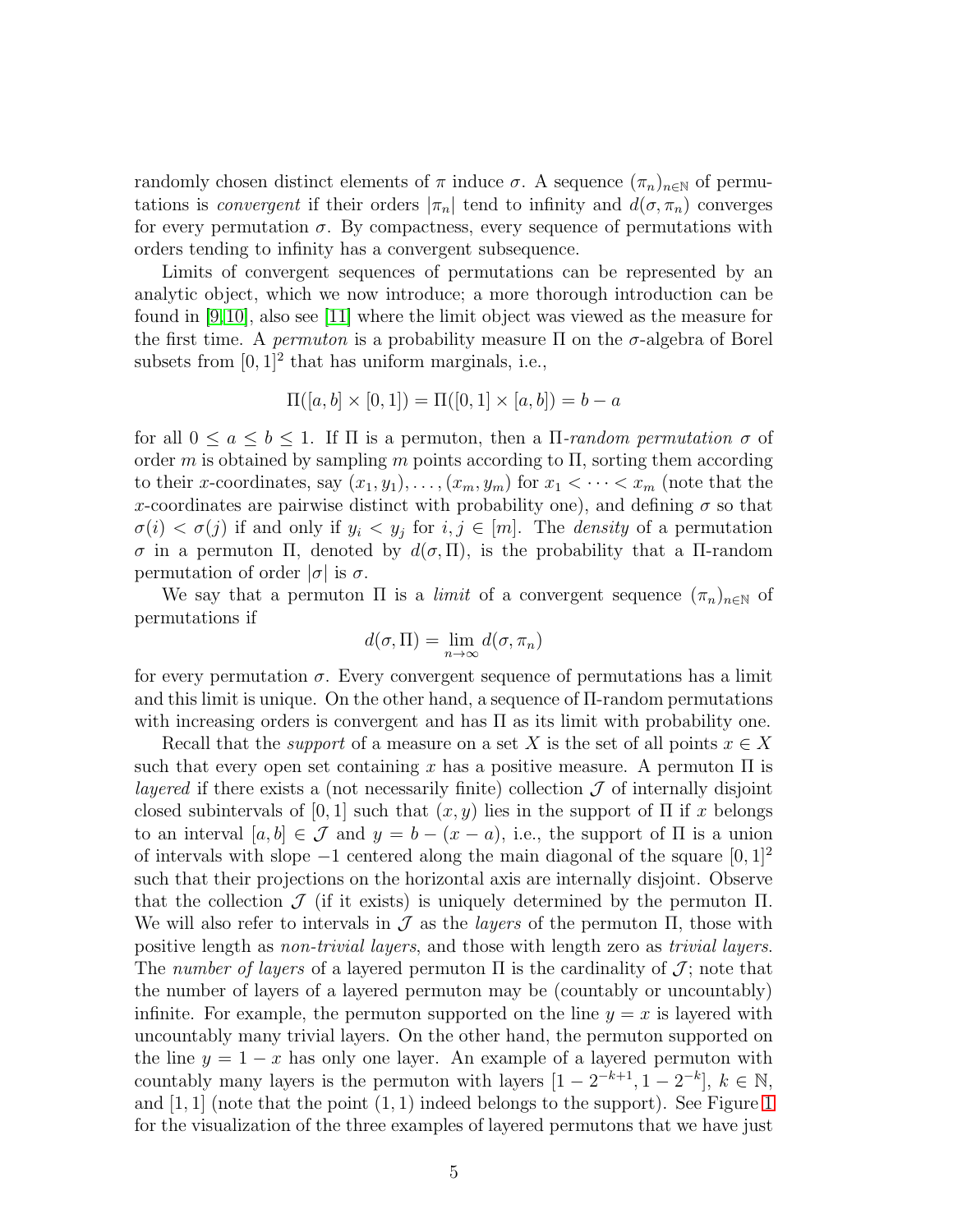given and some additional examples of layered permutons. Observe that if the number of layers is finite, then each layer is non-trivial. Analogously to the finite case, a permuton  $\Pi$  is layered if and only if  $d(231, \Pi) = 0$  and  $d(312, \Pi) = 0$ ; in particular, this can be derived from Lemma [6](#page-5-1) proven below.



<span id="page-5-0"></span>Figure 1: Examples of layered permutons. The support of each of the permutons is drawn in the square  $[0, 1]^2$ . The origin of the coordinate system is in the bottom left corner.

The lemma that we now state provides a key link between layered permutations and layered permutons. We remark that it is not hard to construct a convergent sequence of layered permutations such that the number of their layers tends to infinity but the limit permuton has a finite number of layers; for example, consider the sequence  $\pi_1, \pi_2, \ldots$  such that  $\pi_n$  consists of one layer of length  $n^2$  and n singleton layers.

<span id="page-5-1"></span>**Lemma 6.** Let  $(\pi_n)_{n\in\mathbb{N}}$  be a convergent sequence of permutations and let  $\Pi$  be its limit permuton. If the permutation  $\pi_n$  is layered for every  $n \in \mathbb{N}$ , then  $\Pi$  is layered. Moreover, if there exists  $k \in \mathbb{N}$  such that the number of layers of each  $\pi_n$  is at most k, then the number of layers of  $\Pi$  is at most k.



<span id="page-5-2"></span>Figure 2: The support of the layered permuton associated with the permutation 43215687 as in the proof of Lemma [6.](#page-5-1) The origin of the coordinate system is in the bottom left corner.

*Proof.* We first associate each permutation  $\pi_n$  with a permuton  $\Pi_n$  as follows (see Figure [2](#page-5-2) for an example): the permuton  $\Pi_n$  is the unique (layered) permuton such that its support is the union

$$
\bigcup_{i\in[\lceil \pi_n\rceil]}\left\{\left(\frac{i-1+t}{\lceil \pi_n\rceil},\frac{\pi_n(i)-t}{\lceil \pi_n\rceil}\right), t\in[0,1]\right\}.
$$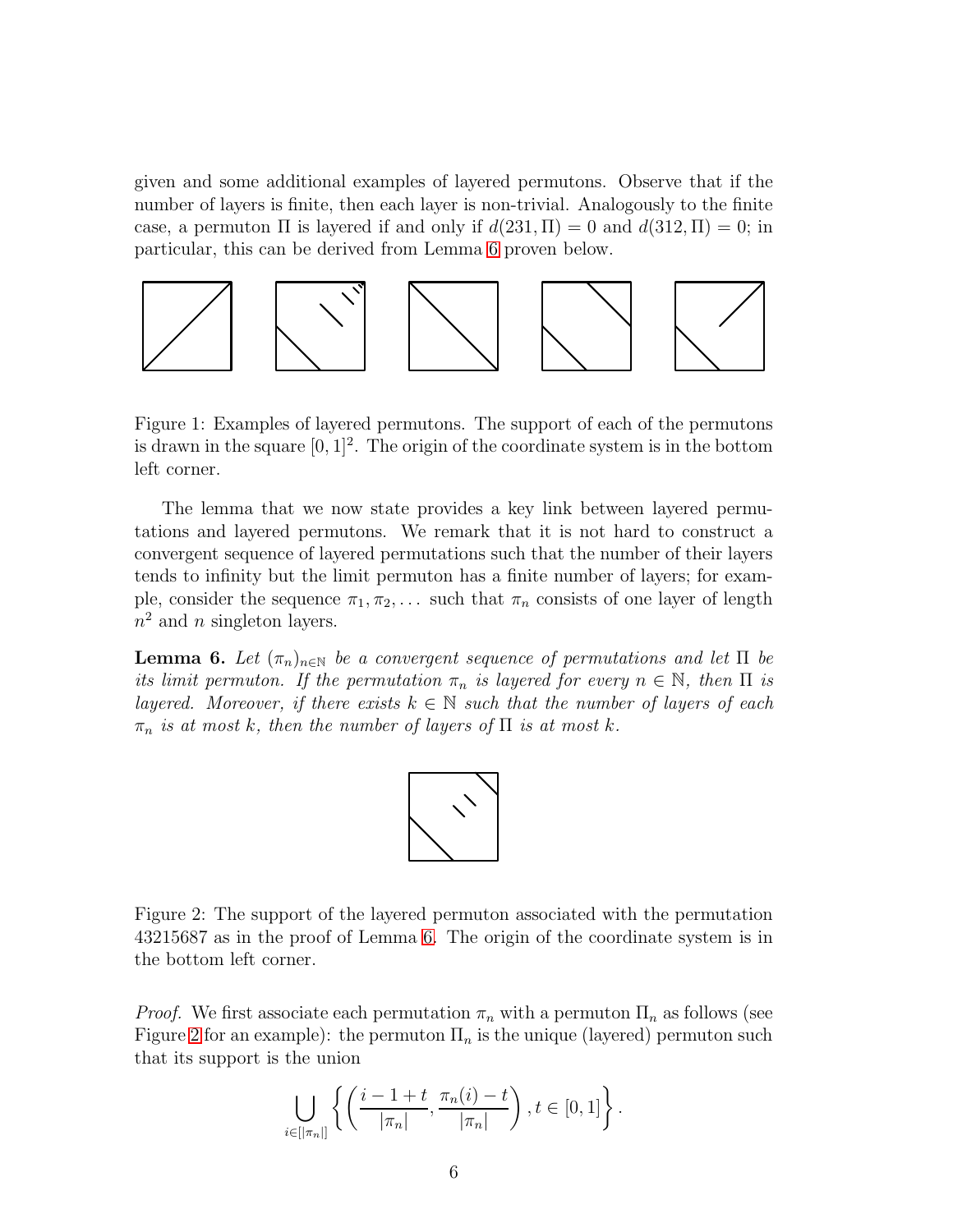Informally speaking, the permuton  $\Pi_n$  is the unique layered permuton with the layers of the same relative size and order as in the permutation  $\pi_n$ . Observe that the number of layers of each  $\Pi_n$  is finite.

For  $n \in \mathbb{N}$  and  $i \in \mathbb{N}$ , let  $J_{n,i}$  be the *i*-th longest layer of the permuton  $\Pi_n$ if i is at most the number of layers of  $\Pi_n$  (order layers of the same length arbitrarily); we set  $J_{n,i}$  to be [1, 1] if i exceeds the number of layers of the permuton  $\Pi_n$ . Consider an increasing sequence  $(n_k)_{k\in\mathbb{N}}$  such that for every  $i\in\mathbb{N}$ , the sequences  $(\min J_{n_k,i})_{k\in\mathbb{N}}$  and  $(\max J_{n_k,i})_{k\in\mathbb{N}}$ , i.e., the sequences of the left and right end points of intervals  $J_{n_k,i}$ , converge; the sequence  $(n_k)_{k\in\mathbb{N}}$  exists by compactness. For  $i \in \mathbb{N}$ , let  $a_i$  and  $b_i$  be the limits of the sequences  $(\min J_{n_k,i})_{k\in\mathbb{N}}$  and  $(\max J_{n_k,i})_{k\in\mathbb{N}},$  and we define  $\Pi$  to be the unique layered permuton whose support is the closure of the set containing all points  $(x, y)$  such that

- either x is contained in a non-trivial interval  $[a_i, b_i]$  for some  $i \in \mathbb{N}$  and  $y = b_i - (x - a_i)$ , or
- x is not contained in any interval  $[a_i, b_i]$  and  $y = x$ .

We will show that the permuton  $\Pi$  is the limit permuton of the sequence  $(\pi_n)_{n\in\mathbb{N}}$ . As the first step to show that  $\Pi$  is the limit of  $(\pi_n)_{n\in\mathbb{N}}$ , we observe that

<span id="page-6-0"></span>
$$
|d(\sigma, \Pi_n) - d(\sigma, \pi_n)| \le \frac{|\sigma|^2}{|\pi_n|} \tag{1}
$$

for every permutation  $\sigma$ . Indeed, if  $|\sigma| \leq |\pi_n|$ , then the probability that  $|\sigma|$ randomly chosen points of  $\pi_n$  induce  $\sigma$  is equal to the probability that the  $\Pi_n$ random permutation of order  $|\sigma|$  is  $\sigma$  conditioned on no two of the  $|\sigma|$  points defining the  $\Pi_n$ -random permutation being chosen from the same interval  $[(i 1)/|\pi_n|, i/|\pi_n|$  for any  $i \in [|\pi_n|]$ . Since the probability that two of the  $|\sigma|$  points defining the  $\Pi_n$ -random permutation are chosen from the same interval  $[(i 1)/[\pi_n], i/[\pi_n]]$  for some  $i \in [|\pi_n|]$  is at most  $\binom{|\sigma|}{2}$  $\binom{\sigma}{2} |\pi_n|^{-1}$ , the estimate [\(1\)](#page-6-0) follows.

We next establish that

<span id="page-6-1"></span>
$$
\lim_{k \to \infty} d(\sigma, \Pi_{n_k}) = d(\sigma, \Pi)
$$
\n(2)

for every permutation  $\sigma$ . By [\[13,](#page-21-13) Theorem 21], [\(2\)](#page-6-1) is equivalent to

<span id="page-6-2"></span>
$$
\lim_{k \to \infty} \Pi_{n_k}(R) = \Pi(R) \tag{3}
$$

for every rectangle  $R = [x_1, x_2] \times [y_1, y_2] \subseteq [0, 1]^2$ . Observe that it is sufficient to establish [\(3\)](#page-6-2) for rectangles  $R = [0, x] \times [0, y] \subseteq [0, 1]^2$  only. Fix x and y and assume that  $x \leq y$ . We distinguish two cases. If x is an internal point of an interval  $[a_i, b_i]$  (see Figure [3\)](#page-7-0), then

<span id="page-6-3"></span>
$$
\Pi(R) = \max\{a_i, x - \max\{b_i - y, 0\}\}.
$$
\n(4)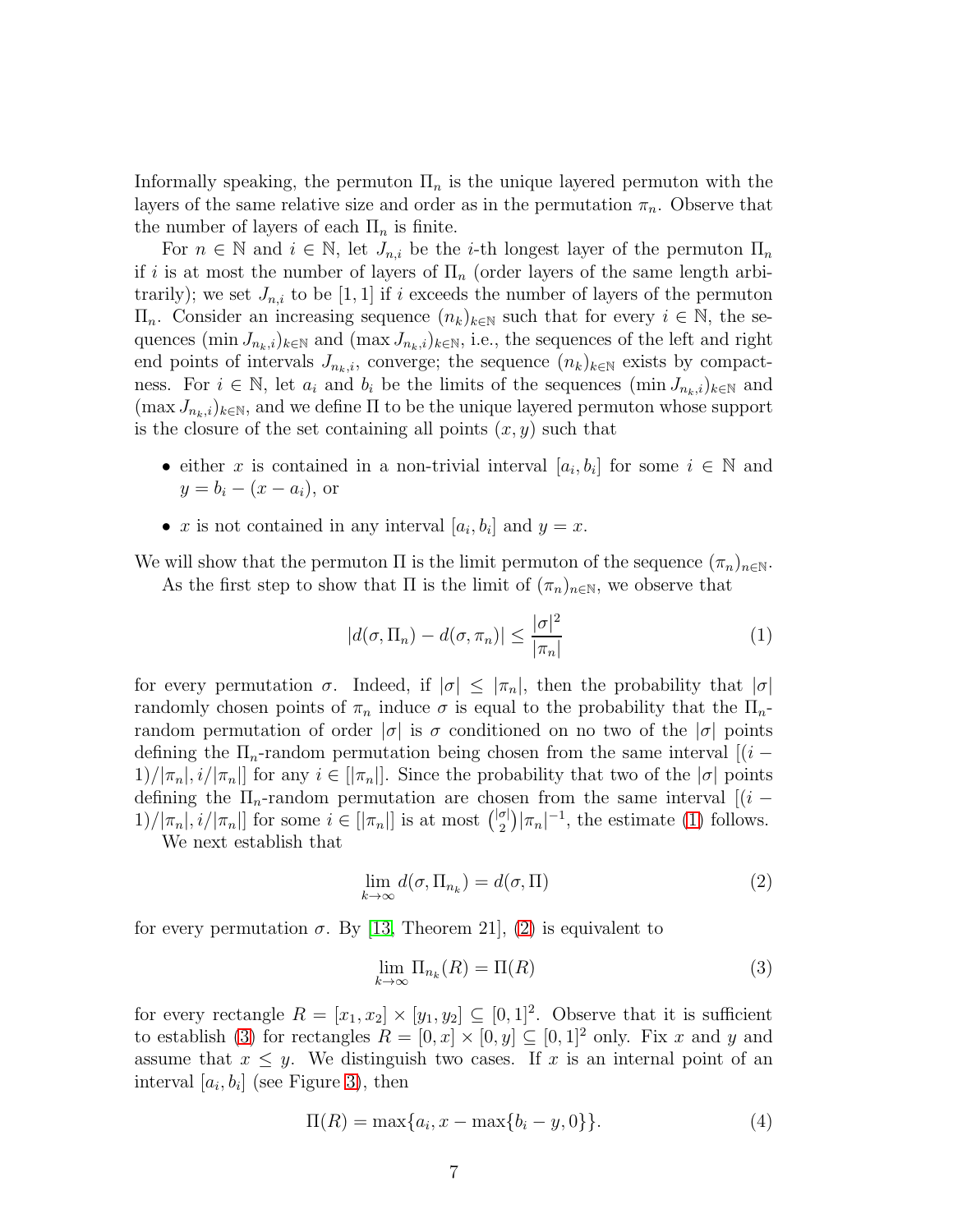

<span id="page-7-0"></span>Figure 3: Illustration of the formula [\(4\)](#page-6-3) for  $[a_i, b_i] = [0.2, 0.8]$ . For  $x \in$  $\{0.3, 0.4, 0.5, 0.6\}$  and  $y = 0.65$ , the rectangle R is drawn by the dotted lines.

Note that x is an internal point of the interval  $J_{n_k,i}$  for all sufficiently large  $n_k$  and for all such  $n_k$ , it holds that

$$
\Pi_{n_k}(R) = \max\{\min J_{n_k,i}, x - \max\{\max J_{n_k,i} - y, 0\}\}.
$$

Hence, the identity  $(3)$  follows. On the other hand, if x is not an internal point of an interval  $[a_i, b_i]$  for any  $i \in \mathbb{N}$ , then  $\Pi(R)$  and  $\Pi_{n_k}(R)$  differ by at most the length of the interval  $J_{n_k,i}$  that contains x as an internal point if such an interval exists, and  $\Pi(R)$  and  $\Pi_{n_k}(R)$  are equal if there is no such interval. Since the lengths of the intervals  $J_{n_k,i}$  containing x as an internal point must tend to zero (otherwise, x would be an internal point of an interval  $[a_i, b_i]$  for some i), the identity [\(3\)](#page-6-2) also follows in this case. Since the case  $x > y$  is analogous, (3) holds for every rectangle  $R = [0, x] \times [0, y] \subseteq [0, 1]^2$ . The identity [\(2\)](#page-6-1) now follows.

The estimate [\(1\)](#page-6-0) and the identity [\(2\)](#page-6-1) imply that the permuton  $\Pi$  is the limit permuton of the sequence  $(\pi_{n_k})_{k\in\mathbb{N}}$ . Since the sequence  $(\pi_n)_{n\in\mathbb{N}}$  is convergent,  $\Pi$ is also its limit permuton. The uniqueness of the limit permuton now yields the first part of the lemma. For the second part, suppose that the number of layers of each permutation  $\pi_n$  is at most k. This implies that  $J_{n_k,i} = [1,1]$  for all  $i > k$ and so  $\Pi$  has at most k layers.  $\Box$ 

A permuton  $\Pi$  is  $\sigma$ -optimal if the density of  $\sigma$  in  $\Pi$  is equal to the packing density of  $\sigma$ . Recall that, for every layered permutation  $\sigma$  and every  $n \geq |\sigma|$ , there exists a  $\sigma$ -optimal layered permutation  $\pi_n$  of order n. By compactness, the sequence  $(\pi_n)_{n\in\mathbb{N}}$  has a convergent subsequence. By Lemma [6,](#page-5-1) the limit  $\Pi$  of this subsequence is a layered permuton and, by the definition of limit permutons, the density of  $\sigma$  in  $\Pi$  is equal to the packing density. Therefore, every layered permutation σ has a σ-optimal layered permuton Π. Moreover, the density of σ in Π is the maximum possible density of σ in any permuton: if there was a permuton Π′ with a higher density of σ, then a sequence of Π′ -random permutations of increasing orders would give a sequence of permutation with the density of  $\sigma$ converging to a higher density than the packing density of  $\sigma$ . Also note that if  $\Pi$  is a  $\sigma$ -optimal permuton with k layers, then a sequence of  $\Pi$ -random permutations of increasing orders is near- $\sigma$ -optimal (with probability one) and each of its elements has at most k layers (since every Π-random permutation has at most k layers).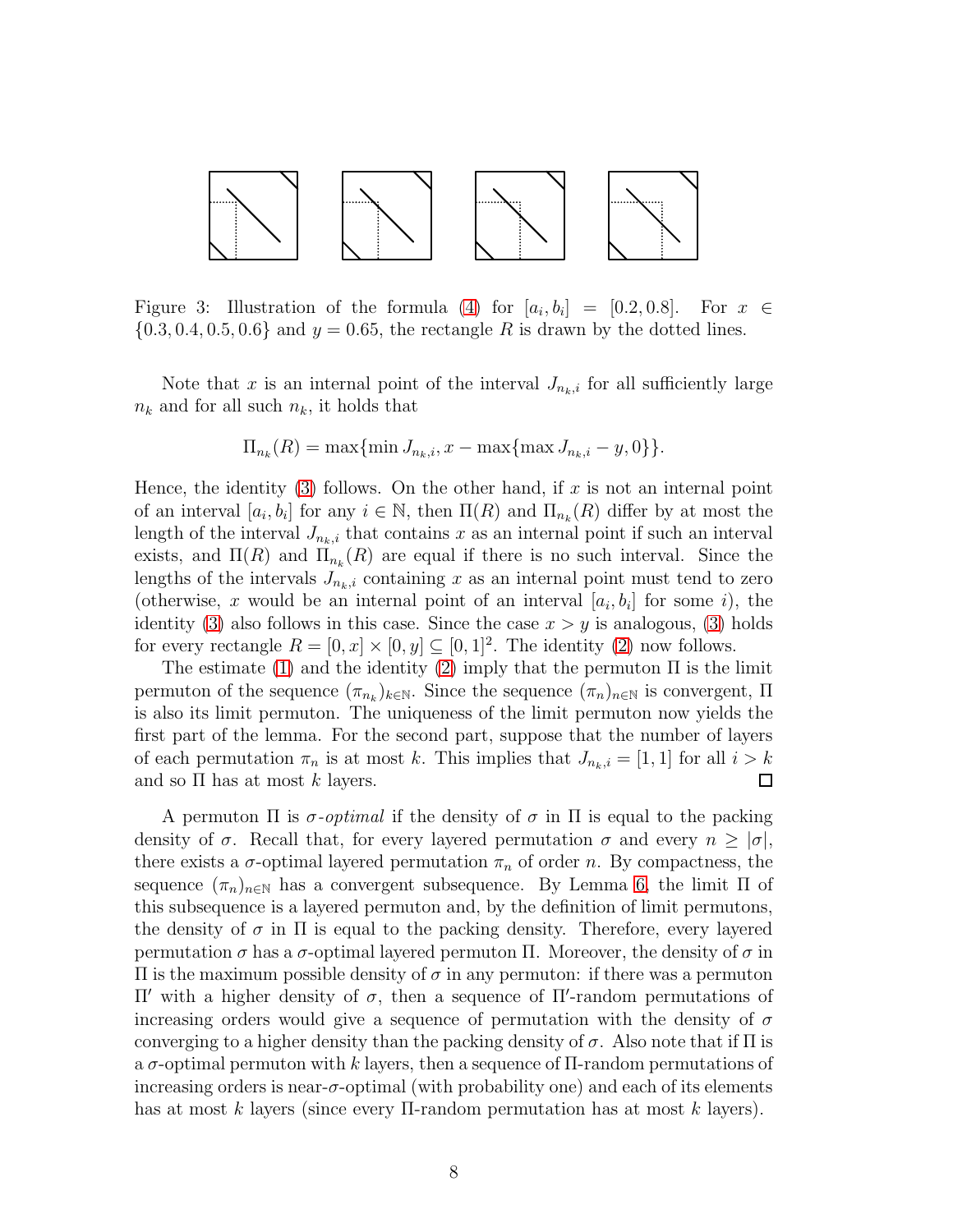### <span id="page-8-0"></span>3 Maximizers with infinitely many layers

This section is devoted to proving Theorem [3.](#page-2-3) By Lemma [6,](#page-5-1) Theorem [3](#page-2-3) is implied by the next theorem, which is the limit version of Theorem [3.](#page-2-3)

<span id="page-8-1"></span>**Theorem 7.** For every  $k \in \mathbb{N}$  and  $\ell_1, \ldots, \ell_k$ , there exists  $n_0$  such that if  $\sigma$  is the layered permutation with layers of sizes  $(n, 1, \ell_1, \ldots, \ell_k)$  where  $n \geq n_0$ , then every  $\sigma$ -optimal layered permuton has an infinite number of layers.

*Proof.* Fix k and  $\ell_1, \ldots, \ell_k$  for the proof and set  $L = 1 + \ell_1 + \cdots + \ell_k$ . We choose the exact value of  $n_0$  at the end of the proof; until then, we will only need that  $n_0 \geq L$ . Fix  $n \geq n_0$ , i.e., the order of  $\sigma$  is  $n + L$ , and consider any  $\sigma$ -optimal layered permuton Π. Suppose, for the sake of contradiction, that Π has finitely many layers. Let K be the number of layers of  $\Pi$  and  $x_i$  the length of the *i*-th layer,  $i \in [K]$ . Note that all layers of  $\Pi$  are non-trivial and that  $\Pi$  must have at least as many layers as  $\sigma$ ; so,  $K \geq k+2$ . Observe that

$$
d(\sigma, \Pi) = A \left( \sum_{1 \le a < b < i_1 < \dots < i_k \le K} x_a^n x_b \prod_{j=1}^k x_{i_j}^{\ell_j} \right) \tag{5}
$$

where

$$
A = \frac{(n+L)!}{n! \prod_{j=1}^{k} (\ell_j!)}.
$$

As we will consider several modifications of the permuton Π, the following shorthands for various quantities will be useful when calculating the density of  $\sigma$  in the modified permutons:

$$
\Sigma_0 = \sum_{3 \le a < b < i_1 < \dots < i_k \le K} x_a^n x_b \prod_{j=1}^k x_{i_j}^{\ell_j},
$$
\n
$$
\Sigma_1 = \sum_{3 \le b < i_1 < \dots < i_k \le K} x_b \prod_{j=1}^k x_{i_j}^{\ell_j}, \text{ and}
$$
\n
$$
\Sigma_2 = \sum_{3 \le i_1 < \dots < i_k \le K} \prod_{j=1}^k x_{i_j}^{\ell_j}.
$$

Observe that  $\Sigma_0 \leq \Sigma_1 \leq \Sigma_2 \leq 1$  and  $\Sigma_2 > 0$  because  $K \geq k+2$ . Also note that

<span id="page-8-2"></span>
$$
d(\sigma, \Pi) = A (x_1^n x_2 \Sigma_2 + x_1^n \Sigma_1 + x_2^n \Sigma_1 + \Sigma_0).
$$
 (6)

We will next consider five permutons obtained by modifying Π, relate the density of  $\sigma$  in them to the density in  $\Pi$  and use this to derive some properties of Π; the five permutons that we consider are visualized in Figure [4.](#page-9-0)

We start by showing that  $x_1 \ge nx_2$ ; the argument is split into two claims.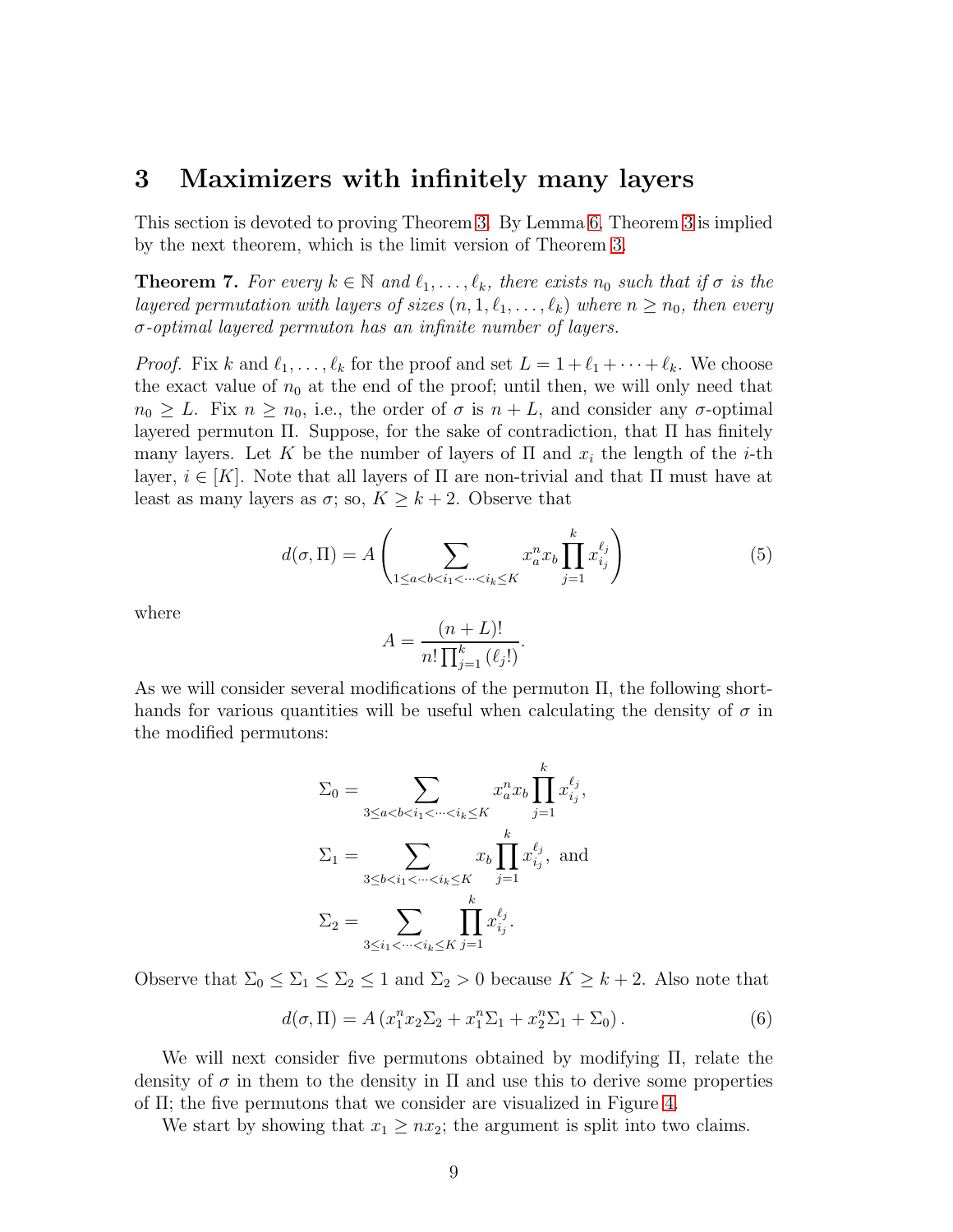

<span id="page-9-0"></span>Figure 4: The permutons  $\Pi', \Pi_y, \Pi_{x_2}, \Pi^+$  and  $\Pi^*$  from the proof of Theorem [7.](#page-8-1) The symbol  $\Pi^-$  in the figure represents the part of the permuton  $\Pi$  not including the first and second layer, and Λ represents a scaled down copy of the permuton Λ.

#### <span id="page-9-1"></span>Claim 7.1.  $x_1 \ge x_2$ .

*Proof of Claim [7.1.](#page-9-1)* We consider the layered permuton  $\Pi'$  obtained from  $\Pi$  by swapping the first two layers, i.e., the first layer of  $\Pi'$  has length  $x_2$ , the second has length  $x_1$ , and the *i*-th has length  $x_i$  for  $i = 3, ..., K$ . Observe that

$$
d(\sigma, \Pi') - d(\sigma, \Pi) = A (x_2^n x_1 - x_1^n x_2) \Sigma_2.
$$

Since  $\Pi$  is  $\sigma$ -optimal,  $A > 0$  and  $\Sigma_2 > 0$ , we conclude that  $x_1 \ge x_2$ .

### <span id="page-9-2"></span>Claim 7.2.  $x_1 \ge nx_2$ .

*Proof of Claim [7.2.](#page-9-2)* For  $y \in [0, x_2)$ , we consider the layered permuton  $\Pi_y$  whose first layer has length  $x_1+y$ , the second layer  $x_2-y$ , and the *i*-th  $x_i$  for  $i=3,\ldots,K$ ; in particular,  $\Pi_0$  is just the permuton  $\Pi$ .

Let  $h(y)$  be the density of  $\sigma$  in the permuton  $\Pi_y$  (the density is viewed as a function of  $y$ , i.e.,

$$
h(y) = d(\sigma, \Pi_y) = A ((x_1 + y)^n (x_2 - y) \Sigma_2 + (x_1 + y)^n \Sigma_1 + (x_2 - y)^n \Sigma_1 + \Sigma_0).
$$

Observe that

$$
\frac{\partial h}{\partial y} = A (n(x_1 + y)^{n-1}(x_2 - y) \Sigma_2 - (x_1 + y)^n \Sigma_2 + n(x_1 + y)^{n-1} \Sigma_1 - n(x_2 - y)^{n-1} \Sigma_1),
$$

and that the value of the derivative of h for  $y = 0$  is

$$
A\left(nx_1^{n-1}x_2 - x_1^n\right)\Sigma_2 + A\left(nx_1^{n-1} - nx_2^{n-1}\right)\Sigma_1.
$$

By Claim [7.1,](#page-9-1) the second term in the above expression is non-negative. Therefore, the derivative of h at  $y = 0$  is bounded below by

$$
A\left(nx_1^{n-1}x_2 - x_1^n\right)\Sigma_2.
$$

Since  $\Pi$  is  $\sigma$ -optimal, the derivative of h at  $y = 0$  must be non-positive. Therefore,  $x_1 \geq nx_2$ .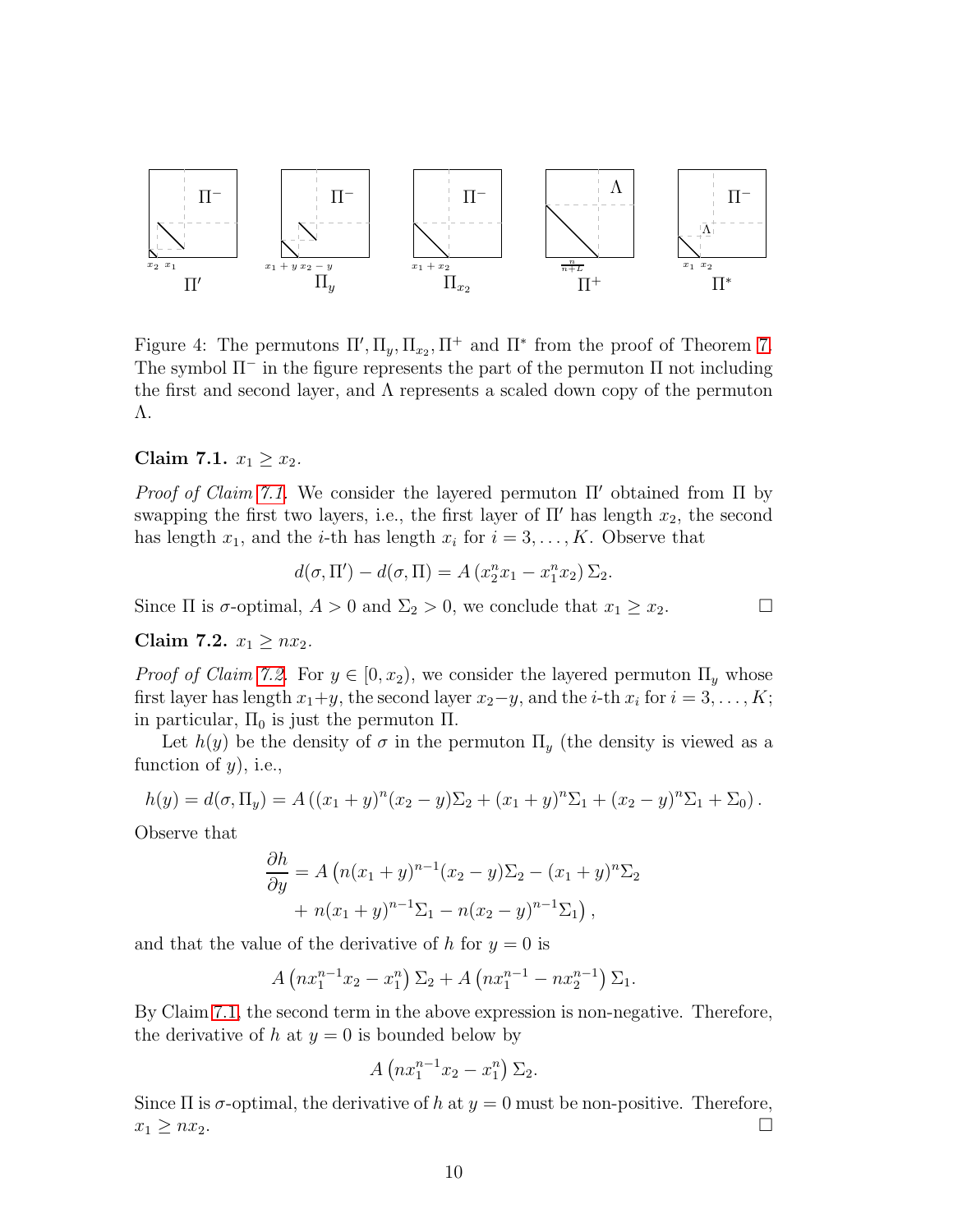We next bound  $\Sigma_1$  from above as follows.

<span id="page-10-0"></span>Claim 7.3.  $\Sigma_1 \leq \frac{x_1}{n}$  $\frac{r_1}{n}$  .

*Proof of Claim [7.3.](#page-10-0)* We consider the layered permuton  $\Pi_{x_2}$  obtained from  $\Pi$  by merging its first and second layer; formally, the permuton  $\Pi_{x_2}$  is the layered permuton such that its first layer has length  $x_1 + x_2$  and the  $(i-1)$ -th layer  $x_i$  for  $i = 3, \ldots, K$ . The notation comes from Claim [7.2](#page-9-2) as  $\Pi_{x_2}$  is the limit permuton of  $\Pi_y$  for  $y \to x_2$ . Observe that the difference

$$
d(\sigma, \Pi_{x_2}) - d(\sigma, \Pi) = A(((x_1 + x_2)^n - x_1^n - x_2^n)\Sigma_1 - x_1^n x_2 \Sigma_2)
$$
  
\n
$$
\geq A\left(nx_1^{n-1}x_2\Sigma_1 - x_1^n x_2 \Sigma_2\right)
$$

must be non-positive since the permuton  $\Pi$  is  $\sigma$ -optimal. We use  $A > 0$  and  $\Sigma_2 \leq 1$  to obtain that  $nx_1^{n-1}x_2\Sigma_1 \leq x_1^n x_2$ , which yields the bound in the inequality from the claim.  $\Box$ 

Let  $\sigma'$  be the layered permutation obtained from  $\sigma$  by removing its first layer, i.e.,  $\sigma'$  is the layered permutation with layers of sizes  $(1, \ell_1, \ldots, \ell_k)$ . The next two claims bound  $d(\sigma, \Pi)$  and  $x_1$  using the assumption that there exists a layered permuton  $\Lambda$  with a certain density of  $\sigma'$ .

<span id="page-10-1"></span>Claim 7.4. For any layered permuton  $\Lambda$ , we have

$$
d(\sigma, \Pi) \ge \binom{n+L}{n} \left(\frac{n}{n+L}\right)^n \left(\frac{L}{n+L}\right)^L d(\sigma', \Lambda).
$$

*Proof of Claim [7.4.](#page-10-1)* We consider the layered permuton  $\Pi^+$  obtained from  $\Lambda$  by adding a long first layer and rescaling. Specifically, the first layer of the permuton  $\Pi^+$  is  $[0, n/(n+L)]$  and if  $[a, b]$  is a layer of Λ, then  $[(n+aL)/(n+L),(n+bL)/(n+L)]$ L) is a layer of  $\Pi^+$ . Since the density of  $\sigma$  in  $\Pi^+$  is at least

$$
\binom{n+L}{n}\left(\frac{n}{n+L}\right)^n \left(\frac{L}{n+L}\right)^L d(\sigma', \Lambda)
$$

and the permuton  $\Pi$  is  $\sigma$ -optimal, the claim follows.

Our final claim is the following.

<span id="page-10-2"></span>**Claim 7.5.** For any layered permuton  $\Lambda$  with  $d(\sigma', \Lambda) > 0$ , we have

$$
x_1 \leq \left(\frac{A}{\binom{n+L}{n}n^{n-L}d(\sigma',\Lambda)}\right)^{1/L}.
$$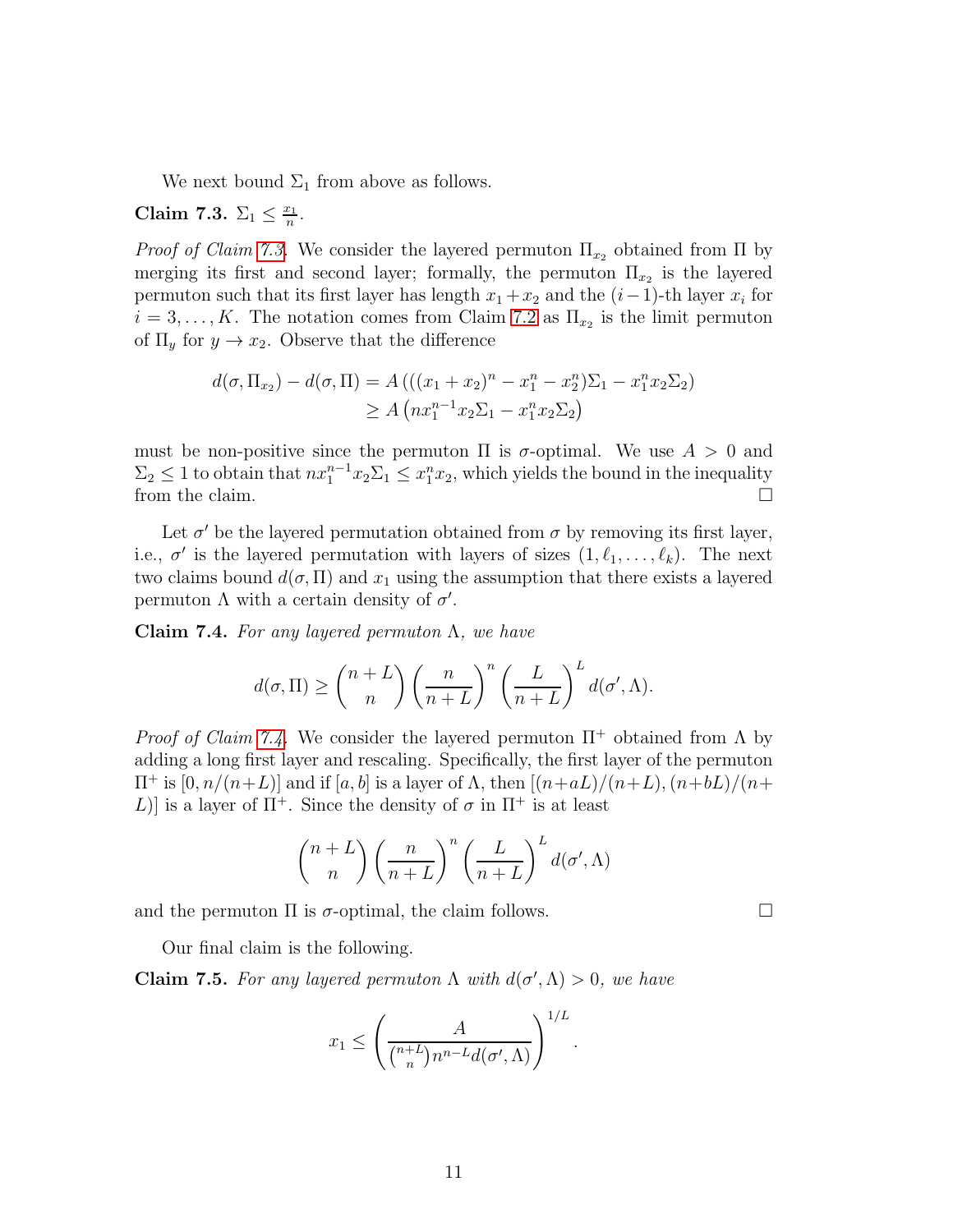*Proof of Claim [7.5.](#page-10-2)* We consider the layered permuton  $\Pi^*$  obtained from  $\Pi$  by replacing the second layer with a scaled copy of  $\Lambda$ , i.e., the *i*-th layer of  $\Pi$  for  $i =$ 1, 3, . . . , K is also a layer of  $\Pi^*$  and if  $[a, b]$  is a layer of  $\Lambda$ , then  $[x_1 + ax_2, x_1 + bx_2]$ is a layer of  $\Pi^*$ . We use that the second layer of  $\sigma$  has size one and derive that

$$
d(\sigma, \Pi^*) - d(\sigma, \Pi) \ge \binom{n+L}{n} x_1^n x_2^L d(\sigma', \Lambda) - Ax_2^n \Sigma_1
$$

where the first term of right side accounts for the probability that a  $\Pi^*$ -random permutation is  $\sigma$ , its first layer is contained in the first layer of  $\Pi^*$  and its remaining layers in the layers of the scaled down copy of  $\Lambda$ , and the second term accounts for the probability that a  $\Pi$ -random permutation is  $\sigma$  and its first layer is contained in the second layer of Π<sup>∗</sup> .

Since  $\Pi$  is  $\sigma$ -optimal, it holds that

$$
\binom{n+L}{n} x_1^n x_2^L d(\sigma', \Lambda) \leq Ax_2^n \Sigma_1,
$$

and since  $\Sigma_1 \leq 1$ , we get

$$
\binom{n+L}{n} x_1^n d(\sigma', \Lambda) \leq Ax_2^{n-L}.
$$

Using the assumption that  $n \geq L$  and Claim [7.2,](#page-9-2) we derive that  $x_1^{n-L} \geq (nx_2)^{n-L}$ and eventually obtain

$$
\binom{n+L}{n} x_1^L n^{n-L} d(\sigma', \Lambda) \le A,
$$

which yields the desired inequality.

We next use [\(6\)](#page-8-2) and  $\Sigma_0 \leq \Sigma_1 \leq \Sigma_2 \leq 1$  to get that

$$
d(\sigma, \Pi) \le A (x_1^n x_2 + x_1^n + x_2^n + \Sigma_1).
$$

Combining this with Claims [7.1](#page-9-1) and [7.3](#page-10-0) and the fact that  $x_2 \leq 1$  yields

<span id="page-11-0"></span>
$$
d(\sigma, \Pi) \le A\left(3x_1^n + \frac{x_1}{n}\right). \tag{7}
$$

We next show that there exists  $d_0 > 0$  such that  $d(\sigma, \Pi) \geq d_0$  for all n. Observe that

$$
\lim_{n \to \infty} {n+L \choose n} \left(\frac{n}{n+L}\right)^n \left(\frac{L}{n+L}\right)^L = \lim_{n \to \infty} \frac{L^L}{L!} \left(1 - \frac{L}{n+L}\right)^n = \frac{L^L}{e^L L!}.
$$

We fix any layered permuton  $\Lambda$  such that  $d(\sigma', \Lambda) > 0$  and obtain using Claim [7.4](#page-10-1) that the packing density of  $\sigma$  for any sufficiently large *n* is at least  $\frac{L^L}{2e^L L!}d(\sigma', \Lambda)$ ; the existence of  $d_0$  now follows.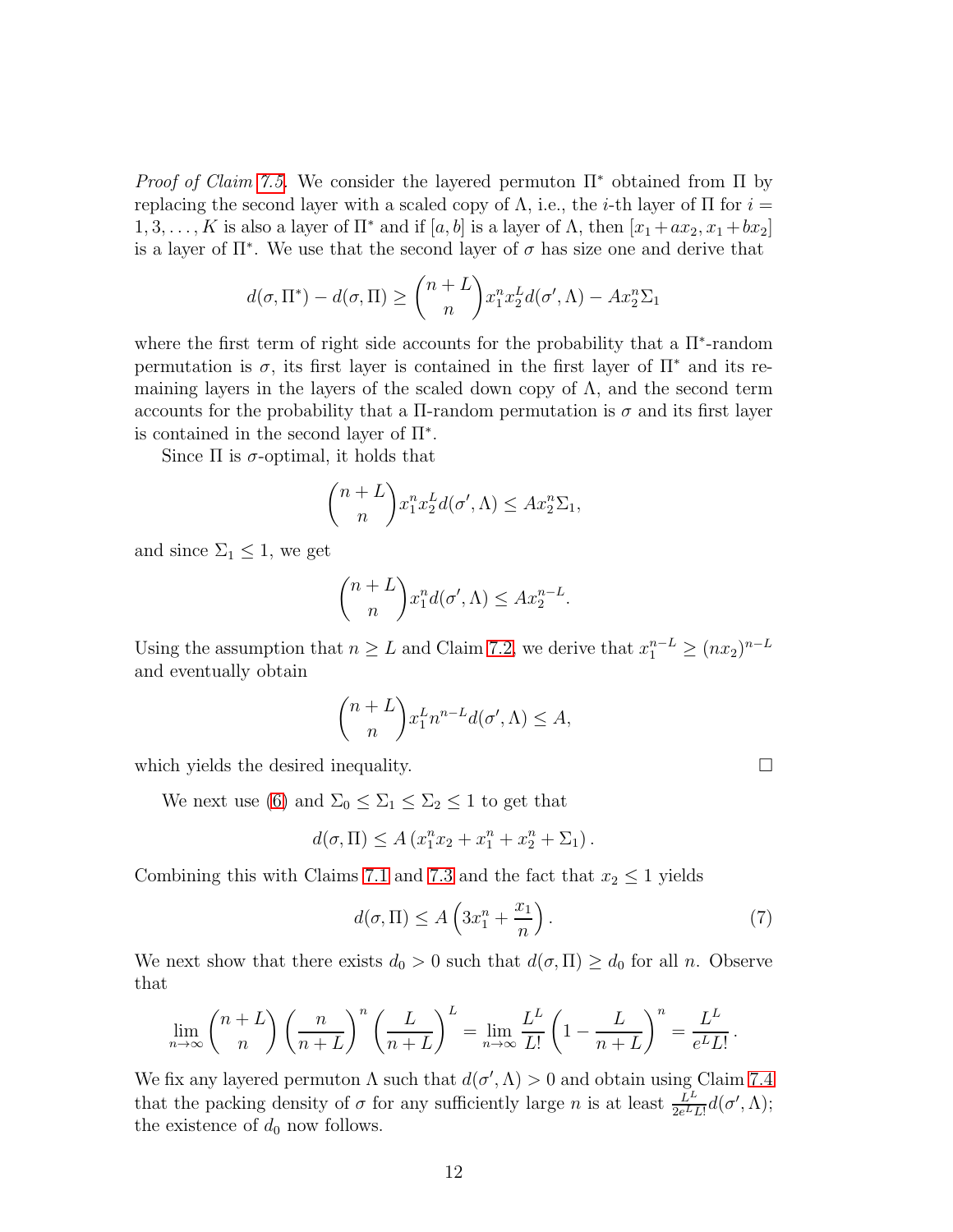We next estimate the right side of [\(7\)](#page-11-0). Observe that  $A = \frac{(n+L)!}{n!\prod_{k=1}^{k} (n+k)!}$  $\frac{(n+L)!}{n!\prod_{j=1}^k(\ell_j!)}=\Theta(n^L)$ while  $x_1 = O(n^{-\frac{n}{L}})$  by Claim [7.5.](#page-10-2) We conclude that the right side of [\(7\)](#page-11-0) tends to 0, and choose  $n_0$  in such a way that  $n_0 \geq L$  and the inequality [\(7\)](#page-11-0) does not hold for any  $n > n_0$ . This finishes the proof of the theorem. hold for any  $n \geq n_0$ . This finishes the proof of the theorem.

The argument presented in Theorem [7](#page-8-1) can actually be used to obtain reasonably small bounds on  $n_0$ . For example, consider the case when  $k = 1$  and  $\ell_1 = 2$ , which means that  $\sigma$  is the layered permutation with layers with sizes  $(n, 1, 2)$  and  $\sigma'$  is the layered permutation with layers of sizes  $(1, 2)$ , i.e.,  $\sigma' = 132$ . Since the packing density of  $\sigma'$  is  $2\sqrt{3} - 3$ , we can fix a permuton  $\Lambda$  such that  $d(\sigma', \Lambda) = 2\sqrt{3} - 3$ . As

$$
A = \frac{(n+3)!}{n! \cdot 2} = 3 \binom{n+3}{n},
$$

we get using Claims [7.4](#page-10-1) and [7.5](#page-10-2) that

$$
d(\sigma, \Pi) \ge \binom{n+3}{n} \left(\frac{n}{n+3}\right)^n \left(\frac{3}{n+3}\right)^3 \left(2\sqrt{3} - 3\right)
$$

and

$$
x_1 \le \sqrt[3]{\frac{3}{n^{n-3}(2\sqrt{3}-3)}}
$$

for any σ-optimal permuton Π where  $x_1$  is the length of the first layer of Π. We show that it is possible to set  $n_0 = 13$ . Observe that  $(n+3) \leq 16n/13$  since  $n \geq 13$ . It follows that

$$
d(\sigma, \Pi) \ge \binom{n+3}{n} \left(\frac{1}{e^3}\right) \left(\frac{3 \cdot 13}{16n}\right)^3 \left(2\sqrt{3} - 3\right) > 0.33 \binom{n+3}{n} \frac{1}{n^3}.
$$

On the other hand, we obtain using  $n \geq 13$  and  $x_1 \leq 1$  that

$$
A\left(3x_1^n + \frac{x_1}{n}\right) \le 3\binom{n+3}{n} \left(\frac{3}{13^7(2\sqrt{3}-3)n^3} + \frac{1}{n}\sqrt[3]{\frac{3}{13^4(2\sqrt{3}-3)n^6}}\right) < 0.19\binom{n+3}{n}\frac{1}{n^3}.
$$

It follows that the inequality [\(7\)](#page-11-0) in the proof of Theorem [7](#page-8-1) does not hold for any  $n \geq 13$  and so every  $\sigma$ -optimal layered permuton has infinitely many layers for every  $n \geq 13$ .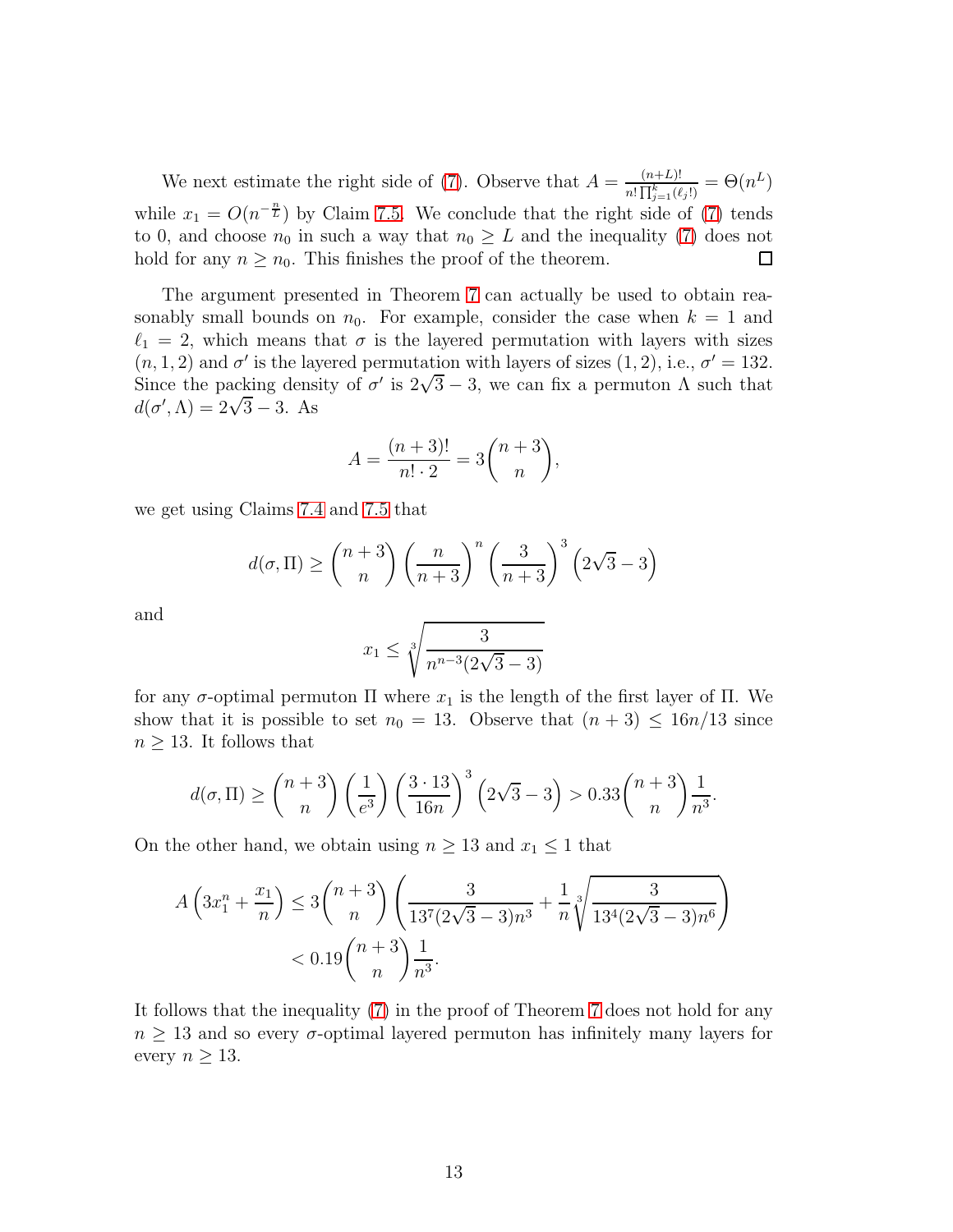### 4 Maximizers with finitely many layers

This section is devoted to the proofs of Theorems [4](#page-3-0) and [5.](#page-3-1) We start with proving three lemmas needed to prove Theorem [4.](#page-3-0) Given a layered permuton Π, we say that a non-trivial interval  $[a, b]$  is a *segment* of  $\Pi$  if it can be written as a union of (possibly infinitely many) layers of Π.

<span id="page-13-1"></span>**Lemma 8.** Let  $\sigma$  be a layered permutation of order at least two with k layers and without consecutive singleton layers. If  $\Pi$  is a  $\sigma$ -optimal layered permuton, then every segment [a, b] of  $\Pi$  contains a layer of  $\Pi$  of length at least  $\frac{b-a}{|\sigma|^2 k^{|\sigma|}}$ .

*Proof.* Suppose, for contradiction, that there exists a  $\sigma$ -optimal layered permuton  $\Pi$  with a segment [a, b] such that the length of every layer of  $\Pi$  contained in [a, b] is strictly less than  $\frac{b-a}{|\sigma|^2 k^{|\sigma|}}$ . Let  $\Pi'$  be the layered permuton obtained by replacing the layers of  $\Pi$  in the segment [a, b] with k layers, each of length  $(b-a)/k$ . Using that  $\sigma$  has no two consecutive singleton layers, we argue that  $d(\sigma, \Pi') > d(\sigma, \Pi)$ .

Given  $|\sigma|$  points sampled according to  $\Pi$ , let  $E_n$  be the event that exactly n of the sampled points have their x-coordinate in  $[a, b]$ ; analogously,  $E'_{n}$  is the event that exactly n of the sampled points according to  $\Pi'$  have their x-coordinate in [a, b]. Note that, since  $\Pi$  and  $\Pi'$  have uniform marginals, it holds that  $\mathbb{P}(E_n)$  =  $\mathbb{P}(E'_n)$  for all  $n = 0, \ldots, |\sigma|$ .

Observe that the probability that a Π-random permutation of order  $|\sigma|$  is  $\sigma$ conditioned on  $E_0 \cup E_1$  is equal to the probability that a  $\Pi'$ -random permutation of order  $|\sigma|$  is  $\sigma$  conditioned on  $E'_0 \cup E'_1$ . We next analyze the probabilities that a Π-random permutation of order  $|\sigma|$  is  $\sigma$  and a  $\Pi'$ -random permutation of order | $\sigma$ | is  $\sigma$  conditioned on a particular choice of  $|\sigma| - n$  points outside the segment [a, b] for  $n \geq 2$ . Since the permutons  $\Pi$  and  $\Pi'$  agree outside the segment [a, b], the probabitity distributions of the events that we condition on are the same. For a fixed choice of  $|\sigma| - n$  points outside the segment [a, b], if the probability that a  $\Pi'$ -random permutation of order  $|\sigma|$  is  $\sigma$  conditioned on the choice of the  $|\sigma| - n$  points is zero, then the probability that a  $\Pi$ -random permutation of order  $|\sigma|$  is  $\sigma$  conditioned on the same choice of the points is also zero. Otherwise, the probability that a  $\Pi'$ -random permutation of order  $|\sigma|$  is  $\sigma$  conditioned on the choice of the  $|\sigma| - n$  points is at least  $k^{-n}$  and the probability that a  $\Pi$ -random permutation of order  $|\sigma|$  is  $\sigma$  conditioned on the same choice of the points is at most

<span id="page-13-0"></span>
$$
\binom{|\sigma|}{2} \left( \frac{1}{|\sigma|^2 k^{|\sigma|}} \right) < \frac{k^{-|\sigma|}}{2}.\tag{8}
$$

The estimate [\(8\)](#page-13-0) follows from the fact that  $\sigma$  does not have two consecutive singleton layers and so if the Π-random permutation is  $\sigma$  and  $n \geq 2$  points are sampled from the segment [a, b], then at least two points of  $\sigma$  must come from the same layer contained in the segment  $[a, b]$ . The probability of this event happening is upper bounded by the left side of  $(8)$ . Hence, the probability that a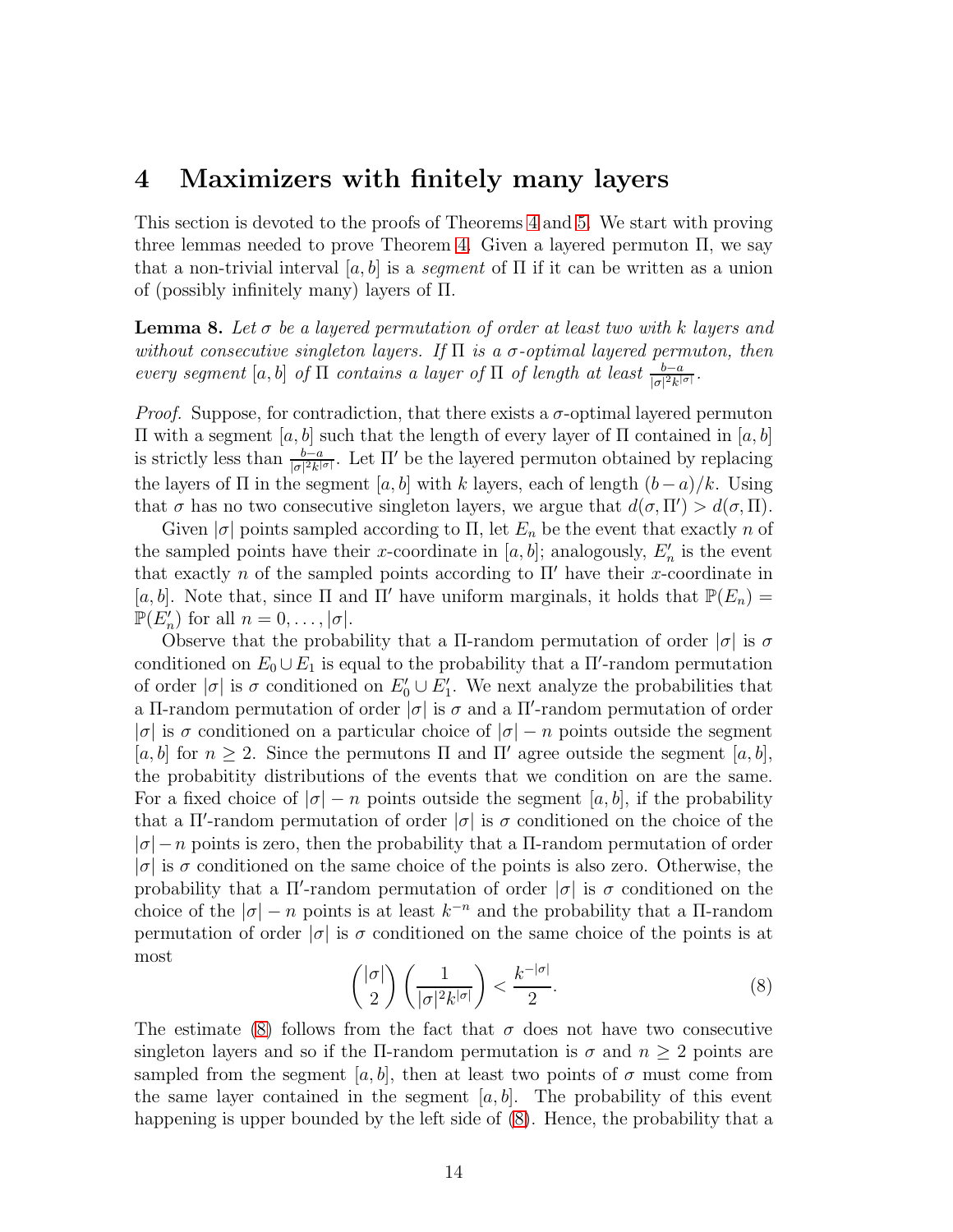Π-random permutation of order |σ| is σ conditioned on  $E_2 ∪ ⋅ ⋅ ⋅ ∪E_{|σ|−1}$  is at most the probability that a  $\Pi'$ -random permutation of order  $|\sigma|$  is  $\sigma$  conditioned on  $E_2' \cup \cdots \cup E_{|\sigma|-1}'$  (note that the inequality is strict whenever the former probability is non-zero), and the probability that a  $\Pi$ -random permutation of order  $|\sigma|$  is  $\sigma$ conditioned on  $E_{|\sigma|}$  is strictly smaller than the probability that a  $\Pi'$ -random permutation of order  $|\sigma|$  is  $\sigma$  conditioned on  $E'_{|\sigma|}$  (as these two probabilities are non-zero). This contradicts the assumption that the permuton  $\Pi$  is  $\sigma$ -optimal. □

A simple consequence of Lemma [8](#page-13-1) is the following.

<span id="page-14-0"></span>**Lemma 9.** Let  $\sigma$  be a layered permutation of order at least two without consecutive singleton layers. For every  $\sigma$ -optimal permuton  $\Pi$ , the set of all  $x \in [0,1]$ such that  $|x, x|$  is a layer of  $\Pi$  has measure zero.

*Proof.* Let X be the set of all  $x \in [0, 1]$  such that  $[x, x]$  is a layer of  $\Pi$ . Observe that X is closed, and so it is measurable. Let k be the number of layers of  $\sigma$  and define  $r = |\sigma|^2 k^{|\sigma|}$ .

By applying Lemma [8](#page-13-1) to the segment  $[0, 1]$ , we see that II has a layer  $I_1$ of length at least  $1/r$ . Let  $I_0 = [0, \min I_1]$  and  $I_2 = [\max I_1, 1]$ . If  $I_0$  is nontrivial, then it is a segment of  $\Pi$  and we can apply Lemma [8](#page-13-1) to it; similarly, if  $I_2$  is non-trivial, we can apply Lemma [8](#page-13-1) to it. In general, for a finite sequence  $i_1, i_2, \ldots, i_t \in \{0, 2\}$ , we recursively define  $I_{i_1, \ldots, i_t, 0}, I_{i_1, \ldots, i_t, 1}$  and  $I_{i_1, \ldots, i_t, 2}$  to be internally disjoint intervals whose union is  $I_{i_1,\dots,i_t}$  such that if  $I_{i_1,\dots,i_t}$  is a segment, then  $I_{i_1,\dots,i_t,1}$  is a layer of  $\Pi$  of length at least  $|I_{i_1,\dots,i_t}|/r$ . If  $I_{i_1,\dots,i_t}$  is trivial, we set  $I_{i_1,...,i_t,0} = I_{i_1,...,i_t,1} = I_{i_1,...,i_t,2} = I_{i_1,...,i_t}$ . For  $t \ge 1$ , let

$$
S_t = \bigcup_{i_1, ..., i_t \in \{0, 2\}} I_{i_1, ..., i_t},
$$

and observe that  $X \subseteq \bigcap_{t=1}^{\infty} S_t$ . However, for each  $t \geq 1$ , the measure of  $S_{t+1}$  is at most  $\frac{r-1}{r}$  times the measure of  $S_t$ . We conclude that the set X has measure zero. □

Our next lemma deals specifically with the classes of permutations considered in Theorem [4.](#page-3-0)

<span id="page-14-1"></span>**Lemma 10.** Let  $\varepsilon > 0$  and let  $\sigma$  be a layered permutation with  $k \geq 2$  layers of sizes  $(\ell_1,\ldots,\ell_k)$  such that  $\ell_1 \geq 2$ ,  $\ell_k \geq 2$  and  $\ell_i + \ell_{i+1} \geq \max{\{\ell_1,\ell_k\}} + 1$  for every  $i \in [k-1]$ . If  $\Pi$  is a  $\sigma$ -optimal layered permuton with at least  $2k-3$  layers of length at least  $\varepsilon$ , then every segment  $[a, b]$  of  $\Pi$  that has at least two layers has a layer of length at least  $(\varepsilon/4)^{|\sigma|}/k$ .

*Proof.* Suppose, for the sake of contradiction, that  $\Pi$  is a  $\sigma$ -optimal permuton that has  $2k-3$  layers of length at least  $\varepsilon$  and a segment [a, b] with at least two layers such that every layer contained in [a, b] has length less than  $(\varepsilon/4)^{|\sigma|}/k$ .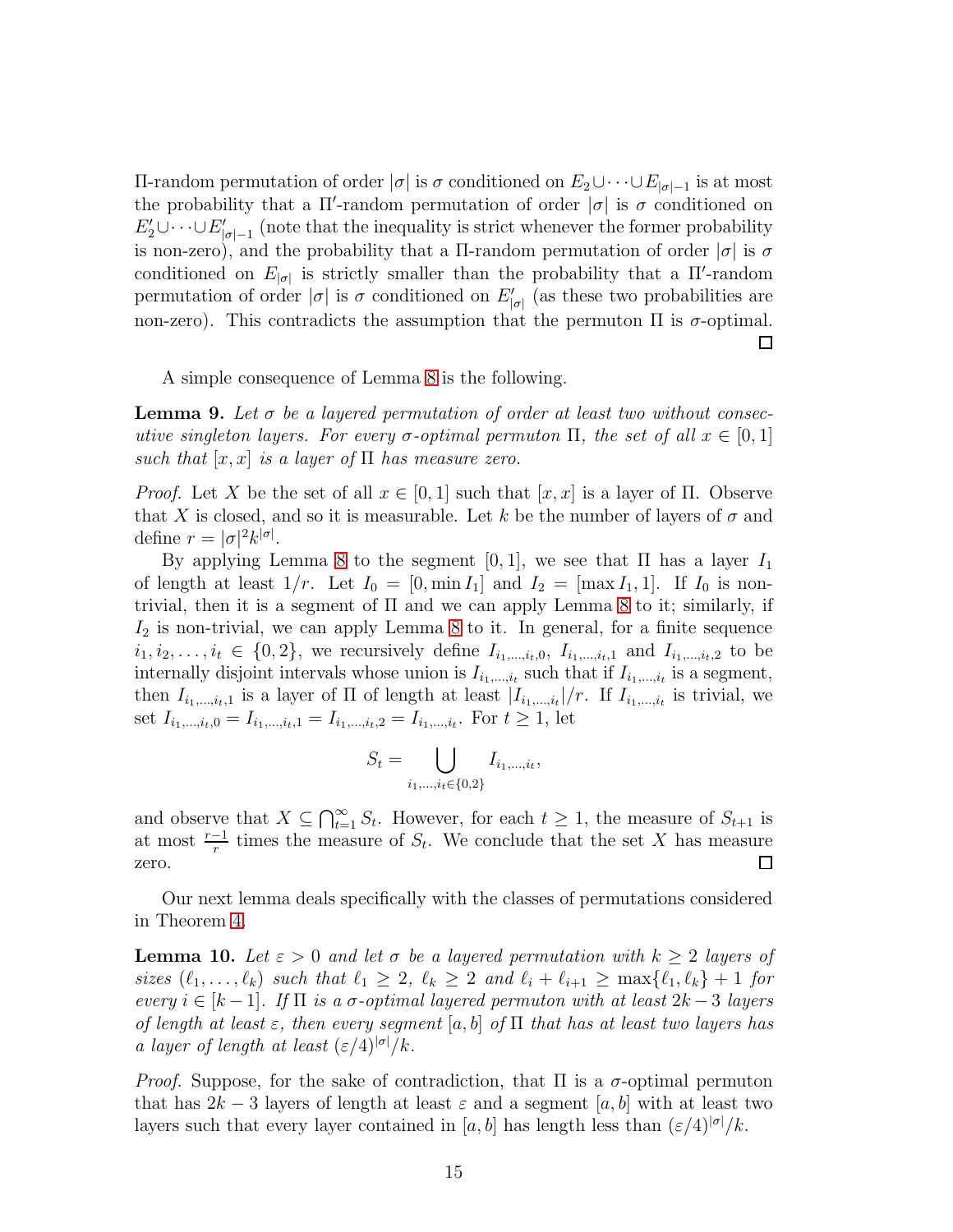Let I be the set of all non-trivial layers of  $\Pi$  contained in [a, b]. Since the set  $\mathcal I$  is countable, we can index the elements of  $\mathcal I$  by  $I_j$  for  $j \in S$ , where  $S$  is either equal N or [n] for some  $n \in \mathbb{N}$ . For  $j \in S$ , let  $z_j$  be the length of  $I_j$ . Since  $\ell_i + \ell_{i+1} \ge \max{\ell_1, \ell_k} + 1 \ge 3$ , the permutation  $\sigma$  has no consecutive singleton layers and so Lemma [9](#page-14-0) yields that  $\sum_{j \in S} z_j = b - a$ .

Consider a permuton  $\Pi'$  obtained from  $\Pi$  by replacing the segment [a, b] with a single layer. We will show that  $d(\sigma, \Pi') > d(\sigma, \Pi)$ , contradicting that the permuton Π is σ-optimal. Since the permuton Π has 2k − 3 layers each of length at least  $\varepsilon$  and none of these layers is contained in the segment [a, b] (since each layer of the segment is shorter than  $(\varepsilon/4)^{|\sigma|}/k$ , there are  $k-1$  layers of length at least  $\varepsilon$  contained in [0, a] or there are  $k-1$  layers of length at least  $\varepsilon$  contained in  $[b, 1]$ . Since the two cases are completely symmetric, we analyze in detail the former case only.

Let  $\sigma'$  be the permutation obtained from  $\sigma$  by removing its last layer, i.e.,  $\sigma'$  is the layered permutation with layers of sizes  $(\ell_1, \ldots, \ell_{k-1})$ . Let p be the probability that a Π-random permutation of order  $|\sigma'|$  is  $\sigma'$  and the x-coordinates of all of its points belong to [0, a]. Observe that  $p \geq \varepsilon^{|\sigma'|} > \varepsilon^{|\sigma|}$ . Note that p is also equal to the probability that a  $\Pi'$ -random permutation of order  $|\sigma'|$  is  $\sigma'$  and the xcoordinates of all of its points belong to  $[0, a]$ . The probability that a  $\Pi'$ -random permutation of order  $|\sigma|$  is  $\sigma$  and its last layer is sampled from [a, b] is

$$
\binom{|\sigma|}{\ell_k} p(b-a)^{\ell_k} = \binom{|\sigma|}{\ell_k} p\left(\sum_{j\in S} z_j\right)^{\ell_k}.
$$

Similarly, for  $j \in S$ , the probability that a Π-random permutation of order  $|\sigma|$  is  $\sigma$ , its last layer is sampled from  $I_j$ , and all of its other layers are sampled from  $[0, a]$  is equal to

$$
\binom{|\sigma|}{\ell_k} pz_j^{\ell_k}.
$$

For  $i \in [k-1]$ , the probability that a II-random permutation is  $\sigma$  and its *i*-th layer is sampled from the segment  $[a, b]$  and no other layer is sampled from the segment [a, b] is at most the probability that a  $\Pi'$ -random permutation is  $\sigma$  and its *i*-th layer is sampled from the segment  $[a, b]$  and no other layer is sampled from the segment [a, b]. Finally, for  $i \in [k-1]$ , the probability that a II-random permutation is  $\sigma$  and its *i*-th and  $(i + 1)$ -th layers are both sampled from the segment  $[a, b]$  (note that these events are not disjoint for different i's as more than two layers can be sampled from  $[a, b]$  is at most

$$
\sum_{\substack{j_1,j_2 \in S \\ j_1 < j_2}} \binom{|\sigma|}{\ell_i} \binom{|\sigma| - \ell_i}{\ell_{i+1}} z_{j_1}^{\ell_i} z_{j_2}^{\ell_{i+1}} \le 2^{2|\sigma|} \sum_{\substack{j_1,j_2 \in S \\ j_1 < j_2}} z_{j_1}^{\ell_i} z_{j_2}^{\ell_{i+1}}.
$$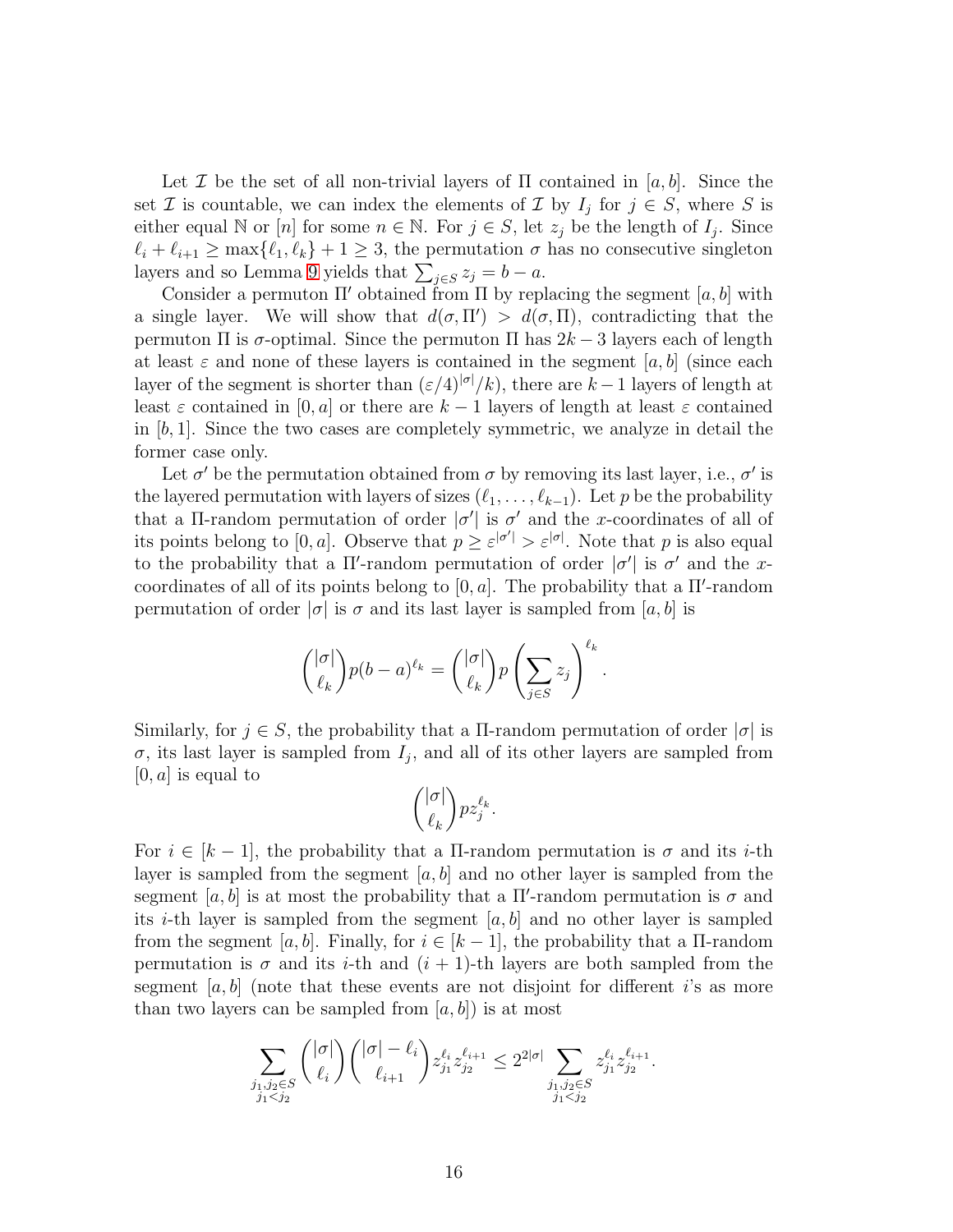Using the fact that  $z_j < (\varepsilon/4)^{|\sigma|}/k$  for all  $j \in S$ , it follows that

$$
d(\sigma, \Pi') - d(\sigma, \Pi) \ge \binom{|\sigma|}{\ell_k} p \left( \left( \sum_{j \in S} z_j \right)^{\ell_k} - \sum_{j \in S} z_j^{\ell_k} \right) - 2^{2|\sigma|} \sum_{i \in [k-1]} \sum_{\substack{j_1, j_2 \in S \\ j_1 < j_2}} z_j^{\ell_i} z_{j_2}^{\ell_{i+1}}
$$
\n
$$
\ge \varepsilon^{|\sigma|} \left( \left( \sum_{j \in S} z_j \right)^{\ell_k} - \sum_{j \in S} z_j^{\ell_k} \right) - 4^{|\sigma|} \sum_{i \in [k-1]} \sum_{\substack{j_1, j_2 \in S \\ j_1 < j_2}} z_{j_1}^{\ell_i} z_{j_2}^{\ell_{i+1}}
$$
\n
$$
\ge \varepsilon^{|\sigma|} \sum_{\substack{j_1, j_2 \in S \\ j_1 < j_2}} \left( z_{j_1}^{\ell_k - 1} z_{j_2} + z_{j_1} z_{j_2}^{\ell_k - 1} \right) - 4^{|\sigma|} \sum_{i \in [k-1]} \sum_{\substack{j_1, j_2 \in S \\ j_1 < j_2}} z_{j_1}^{\ell_i} z_{j_2}^{\ell_{i+1}}
$$
\n
$$
\ge 4^{|\sigma|} \left( k \sum_{\substack{j_1, j_2 \in S \\ j_1 < j_2}} \left( z_{j_1}^{\ell_k} z_{j_2} + z_{j_1} z_{j_2}^{\ell_k} \right) - \sum_{\substack{i \in [k-1]} \sum_{\substack{j_1, j_2 \in S \\ j_1 < j_2}} z_{j_1}^{\ell_i} z_{j_2}^{\ell_{i+1}}
$$
\n
$$
\ge 4^{|\sigma|} \sum_{\substack{i \in [k-1] \ j_1, j_2 \in S \\ j_1 < j_2}} \left( z_{j_1}^{\ell_k} z_{j_2} + z_{j_1} z_{j_2}^{\ell_k} - z_{j_1}^{\ell_k} z_{j_2}^{\ell_{i+1}} \right).
$$

Since it holds  $\ell_i + \ell_{i+1} \geq \ell_k + 1$  for every  $i \in [k-1]$  by the hypothesis, we get that the following holds for all  $i \in [k-1]$  and  $j_1, j_2 \in S$ :

$$
z_{j_1}^{\ell_k} z_{j_2} \ge z_{j_1}^{\ell_i} z_{j_2}^{\ell_{i+1}} \text{ if } z_{j_1} \ge z_{j_2}, \text{ and}
$$
  

$$
z_{j_1} z_{j_2}^{\ell_k} \ge z_{j_1}^{\ell_i} z_{j_2}^{\ell_{i+1}} \text{ if } z_{j_2} \ge z_{j_1}.
$$

This yields that

$$
z_{j_1}^{\ell_k} z_{j_2} + z_{j_1} z_{j_2}^{\ell_k} > z_{j_1}^{\ell_i} z_{j_2}^{\ell_{i+1}} \geq 0.
$$

It follows that  $d(\sigma, \Pi') - d(\sigma, \Pi) > 0$ , which contradicts the assumption that the permuton Π is σ-optimal.

We are now ready to prove Theorem [4.](#page-3-0)

*Proof of Theorem [4.](#page-3-0)* Assume, for the sake of contradiction, that there exists a  $\sigma$ optimal layered permuton  $\Pi$  with infinitely many layers, and let  $\varepsilon$  be the length of its  $(2k-3)$ -th longest layer; note that  $\varepsilon > 0$  by Lemma [9.](#page-14-0) By Lemma [10,](#page-14-1) every segment [a, b] of  $\Pi$  is either a layer of  $\Pi$  or it contains a layer of length at least  $(\varepsilon/4)^{|\sigma|}/k$ . This implies that the number of layers of  $\Pi$  is finite, in particular, the permuton Π has no trivial layers, and that the number of layers of Π is at most  $2\lfloor k(4/\varepsilon)^{|\sigma|}\rfloor + 1$ ; this contradicts the assumption that  $\Pi$  has infinitely many layers.

We next turn our attention to proving Theorem [5,](#page-3-1) which will follow from the next two lemmas.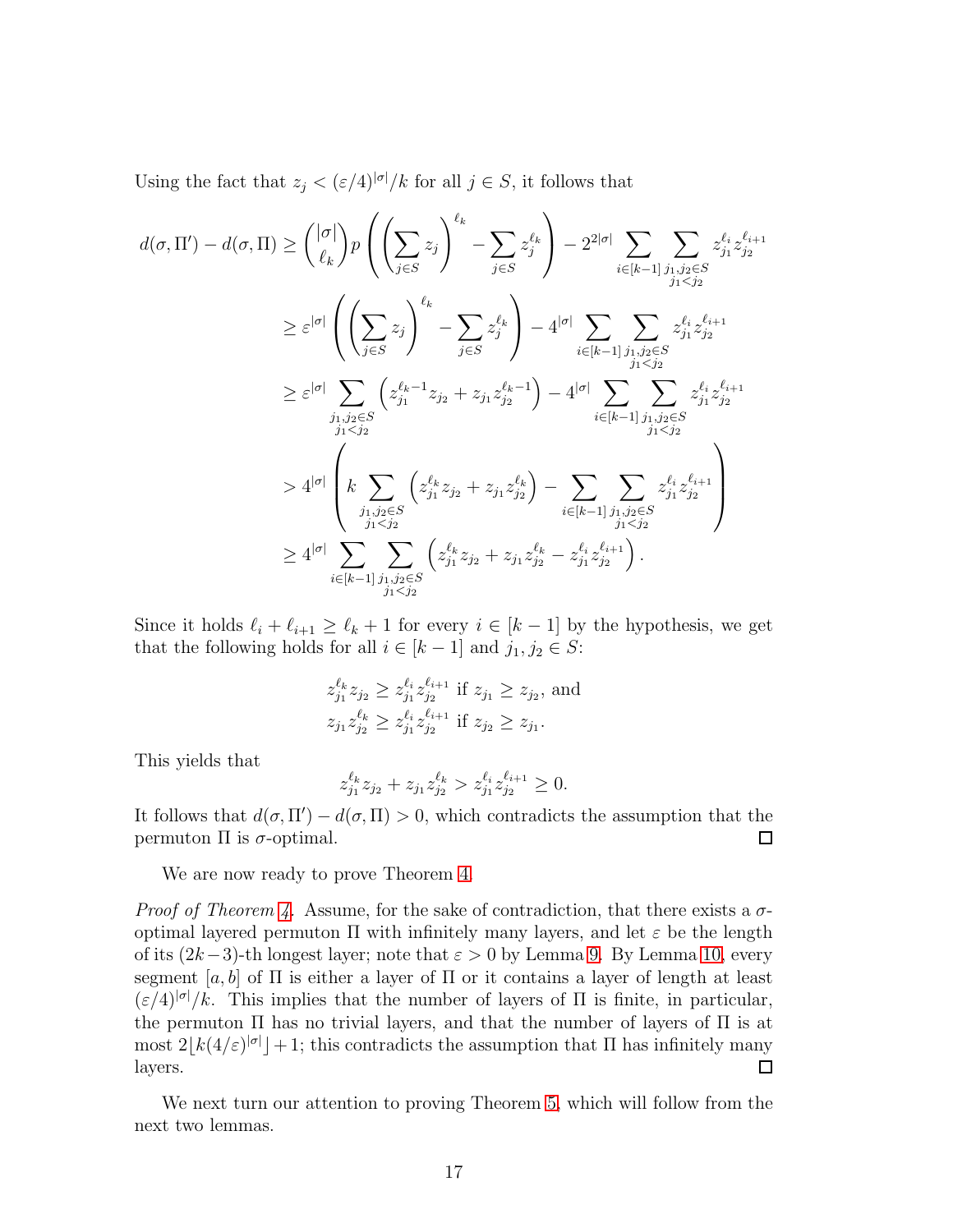<span id="page-17-2"></span>**Lemma 11.** Let  $\sigma$  be a layered permutation with k layers and without consecutive singleton layers. Then every  $\sigma$ -optimal permuton has at least k layers of length at least  $\frac{1}{|\sigma|^3 k^{2|\sigma|+1}}$ .

*Proof.* Let  $\Pi$  be a  $\sigma$ -optimal layered permuton. Clearly,  $\Pi$  has at least k layers as otherwise  $d(\sigma, \Pi) = 0$ . Since the packing density of  $\sigma$  is at least  $k^{-|\sigma|}$ , it holds that  $d(\sigma, \Pi) \geq k^{-|\sigma|}$ .

Let r be the sum of the lengths of the  $k-1$  largest layers of  $\Pi$ . Observe that  $d(\sigma,\Pi) \leq |\sigma|(1-r)$  (because every  $\Pi$ -random permutation that is  $\sigma$  contains a point outside of the  $k-1$  largest layers of  $\Pi$ ), which implies that  $\frac{1}{|\sigma|k^{|\sigma|}} \leq 1-r$ . Let [a, b] be the longest segment of  $\Pi$  which does not contain any of the  $k-1$ longest layers, and note that its length is at least  $(1 - r)/k$ . By Lemma [8,](#page-13-1) this segment contains a layer of length at least

$$
\left(\frac{1-r}{k}\right)\left(\frac{1}{|\sigma|^2 k^{|\sigma|}}\right) \ge \frac{1}{|\sigma|^3 k^{2|\sigma|+1}}.
$$

The statement of the lemma now follows.

The second lemma needed to prove Theorem [5](#page-3-1) is the following.

<span id="page-17-1"></span>**Lemma 12.** Let  $\sigma$  be a layered permutation with layers of sizes  $(\ell_1, \ldots, \ell_k)$  and  $k \geq 2$  such that  $\ell_1 = \ell_k \geq 2$  and every two consecutive layers of  $\sigma$  contain a layer of size  $\ell_1 = \ell_k$ . For every  $C \in (0,1)$ , there exists  $c \in (0, C)$  such that the following holds for every layered permutation  $\pi$  of order at least  $|\sigma|C^{-1}$  that has at least k layers of size at least  $C|\pi|$ . If  $\pi$  contains two consecutive layers of size at most  $c|\pi|$  and  $\pi'$  is a permutation obtained from  $\pi$  by merging any two such layers, then  $d(\sigma, \pi') \geq d(\sigma, \pi)$ . In addition, if the merged layer has size at least  $\ell_1$ , then  $d(\sigma, \pi') > d(\sigma, \pi)$ .

*Proof.* Fix a permutation  $\sigma$  with the properties given in the statement of the lemma and  $C \in (0,1)$ . We prove that the statement of the lemma holds for  $c \in (0, C)$ , which is determined at the very end of the proof and which depends on  $\sigma$  and C only. Let  $\pi$  be a permutation with the properties given in the statement of the lemma, let  $\pi_a$  and  $\pi_{a+1}$  be the layers of  $\pi$  that are merged to obtain  $\pi'$ , and let  $\alpha, \beta \in (0, 1)$  be such that  $|\pi_a| = \alpha |\pi|$  and  $|\pi_{a+1}| = \beta |\pi|$ . In addition, for  $i \in [1, k]$ , let  $p_i$  be the number of occurrences of the layered permutation with layers  $(\ell_1, \ldots, \ell_i)$  in  $\pi$  before  $\pi_a$ , and let  $q_i$  be the number of occurrences of the layered permutation with layers  $(\ell_i, \ldots, \ell_k)$  after  $\pi_{a+1}$ ; and let  $p_0 = q_{k+1} = 1$ .

We next count the occurrences of  $\sigma$  in  $\pi$  and  $\pi'$  similarly to the proofs of Claim [7.3](#page-10-0) and Lemma [10.](#page-14-1) Considering which layers of  $\sigma$  are sampled from  $\pi_a$ and  $\pi_{a+1}$ , we rewrite  $\binom{|\pi|}{|\sigma|}$  $\frac{|\pi|}{|\sigma|} (d(\sigma, \pi') - d(\sigma, \pi))$  as

<span id="page-17-0"></span>
$$
\sum_{i=1}^{k} p_{i-1} q_{i+1} \left( \binom{|\pi_a| + |\pi_{a+1}|}{\ell_i} - \binom{|\pi_a|}{\ell_i} - \binom{|\pi_{a+1}|}{\ell_i} \right) - \sum_{i=1}^{k-1} p_{i-1} q_{i+2} \binom{|\pi_a|}{\ell_i} \binom{|\pi_{a+1}|}{\ell_{i+1}}.
$$
\n(9)

 $\Box$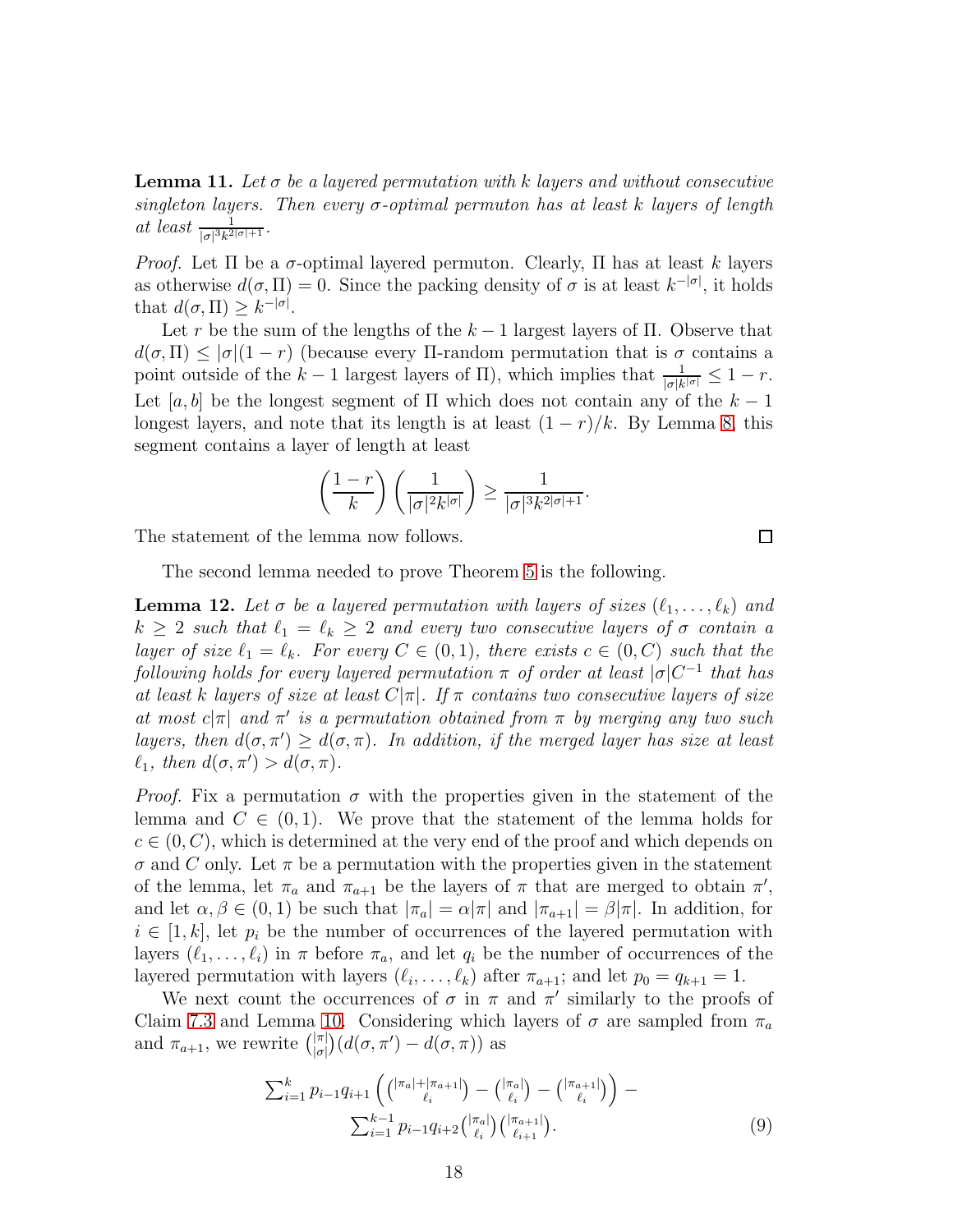First note that if  $|\pi_a| + |\pi_{a+1}| \leq \ell_1$ , then the second sum is zero as  $\ell_i = \ell_1$  or  $\ell_{i+1} = \ell_1$  for every  $i \in [1, k-1]$ . So, if  $|\pi_a| + |\pi_{a+1}| \leq \ell_1$ , then the conclusion of the lemma follows since it holds that

$$
\binom{|\pi_a| + |\pi_{a+1}|}{\ell_i} \ge \binom{|\pi_a|}{\ell_i} + \binom{|\pi_{a+1}|}{\ell_i}
$$

for every  $i \in [k]$ . Hence, we will assume that  $|\pi_a| + |\pi_{a+1}| \geq \ell_1 + 1$  in the rest of the proof.

We next give a lower bound on the first sum in [\(9\)](#page-17-0). We say that a layer of  $\pi$ is big if its size is at least  $C|\pi|$ ; note that  $C|\pi| \geq |\sigma|$ . Let j be such that there are at least  $j-1$  big layers before the layer  $\pi_a$ , at least  $k-j$  big layers after the layer  $\pi_{a+1}$ , and  $\ell_i = \ell_1$ . It follows that

$$
p_{j-1}q_{j+1} \ge \prod_{i \ne j} \binom{\lceil C|\pi \rceil}{\ell_i} \ge \prod_{i \ne j} \left(\frac{C|\pi|}{\ell_i}\right)^{\ell_i} = (C|\pi|)^{|\sigma|-\ell_1} \prod_{i \ne j} \ell_i^{-\ell_i}.
$$

Since the first sum in  $(9)$  is at least its j-th term, we obtain that the first sum in [\(9\)](#page-17-0) is at least

$$
\begin{split}\n(C|\pi|)^{|\sigma|-\ell_{1}} \prod_{i\neq j} \ell_{i}^{-\ell_{i}} \left( \binom{|\pi_{a}|+|\pi_{a+1}|}{\ell_{1}} - \binom{|\pi_{a}|}{\ell_{1}} - \binom{|\pi_{a+1}|}{\ell_{1}} \right) \\
&\geq (C|\pi|)^{|\sigma|-\ell_{1}} \prod_{i\neq j} \ell_{i}^{-\ell_{i}} \times \frac{2|\pi_{a}||\pi_{a+1}|}{\ell_{1}(\ell_{1}-1)} \binom{|\pi_{a}|+|\pi_{a+1}|-2}{\ell_{1}-2} \\
&\gt; (C|\pi|)^{|\sigma|-\ell_{1}} \prod_{i\neq j} \ell_{i}^{-\ell_{i}} \times \frac{2|\pi_{a}||\pi_{a+1}|}{\ell_{1}^{2}} \left( \frac{|\pi_{a}|+|\pi_{a+1}|-2}{\ell_{1}} \right)^{\ell_{1}-2} \\
&\geq (C|\pi|)^{|\sigma|-\ell_{1}} \prod_{i\neq j} \ell_{i}^{-\ell_{i}} \times \frac{2|\pi_{a}||\pi_{a+1}|}{\ell_{1}^{2}} \left( \frac{|\pi_{a}|+|\pi_{a+1}|}{3\ell_{1}} \right)^{\ell_{1}-2} \\
&\geq A|\pi|^{|\sigma|} \alpha \beta \left( \alpha + \beta \right)^{\ell_{1}-2} \geq A|\pi|^{|\sigma|} \left( \alpha^{\ell_{1}-1}\beta + \alpha \beta^{\ell_{1}-1} \right)\n\end{split}
$$

where  $A = \frac{2C^{|\sigma|-\ell_1}}{(2\ell_1)^{\ell_1}\overline{M}}$  $\frac{2C^{|\sigma|-1}}{(3\ell_1)^{\ell_1}\prod_{i\in[k]} \ell_i^{\ell_i}}$  (note that A depends on  $\sigma$  and C only).

We next find an upper bound on the second sum in [\(9\)](#page-17-0). Let  $i \in [1, k-1]$ , and observe that  $p_{i-1}q_{i+2}$  is at most the number of ways of choosing  $|\sigma|-\ell_i-\ell_{i+1}$  points from a permutation of order  $|\pi| - |\pi_a| - |\pi_{a+1}|$ , i.e.,  $p_{i-1}q_{i+2} \leq {\binom{|\pi|-|\pi_a|-|\pi_{a+1}|}{|\sigma|-\ell_i-\ell_{i+1}}}$  $\frac{|-|\pi_a|-|\pi_{a+1}|}{|\sigma|-\ell_i-\ell_{i+1}}$ . Therefore, the  $i$ -th summand of the second sum in [\(9\)](#page-17-0) is at most

$$
\begin{aligned}\n\binom{|\pi| - |\pi_a| - |\pi_{a+1}|}{|\sigma| - \ell_i - \ell_{i+1}} \binom{|\pi_a|}{\ell_i} \binom{|\pi_{a+1}|}{\ell_{i+1}} \\
&\leq \left( \frac{e(|\pi| - |\pi_a| - |\pi_{a+1}|)}{|\sigma| - \ell_i - \ell_{i+1}} \right)^{|\sigma| - \ell_i - \ell_{i+1}} \left( \frac{e|\pi_a|}{\ell_i} \right)^{\ell_i} \left( \frac{e|\pi_{a+1}|}{\ell_{i+1}} \right)^{\ell_{i+1}} \\
&\leq B|\pi|^{|\sigma|} (1 - \alpha - \beta)^{|\sigma| - \ell_i - \ell_{i+1}} \alpha^{\ell_i} \beta^{\ell_{i+1}} \\
&\leq B|\pi|^{|\sigma|} \alpha^{\ell_i} \beta^{\ell_{i+1}} \leq B|\pi|^{|\sigma|} (\alpha^{\ell_1} \beta + \alpha \beta^{\ell_1})\n\end{aligned}
$$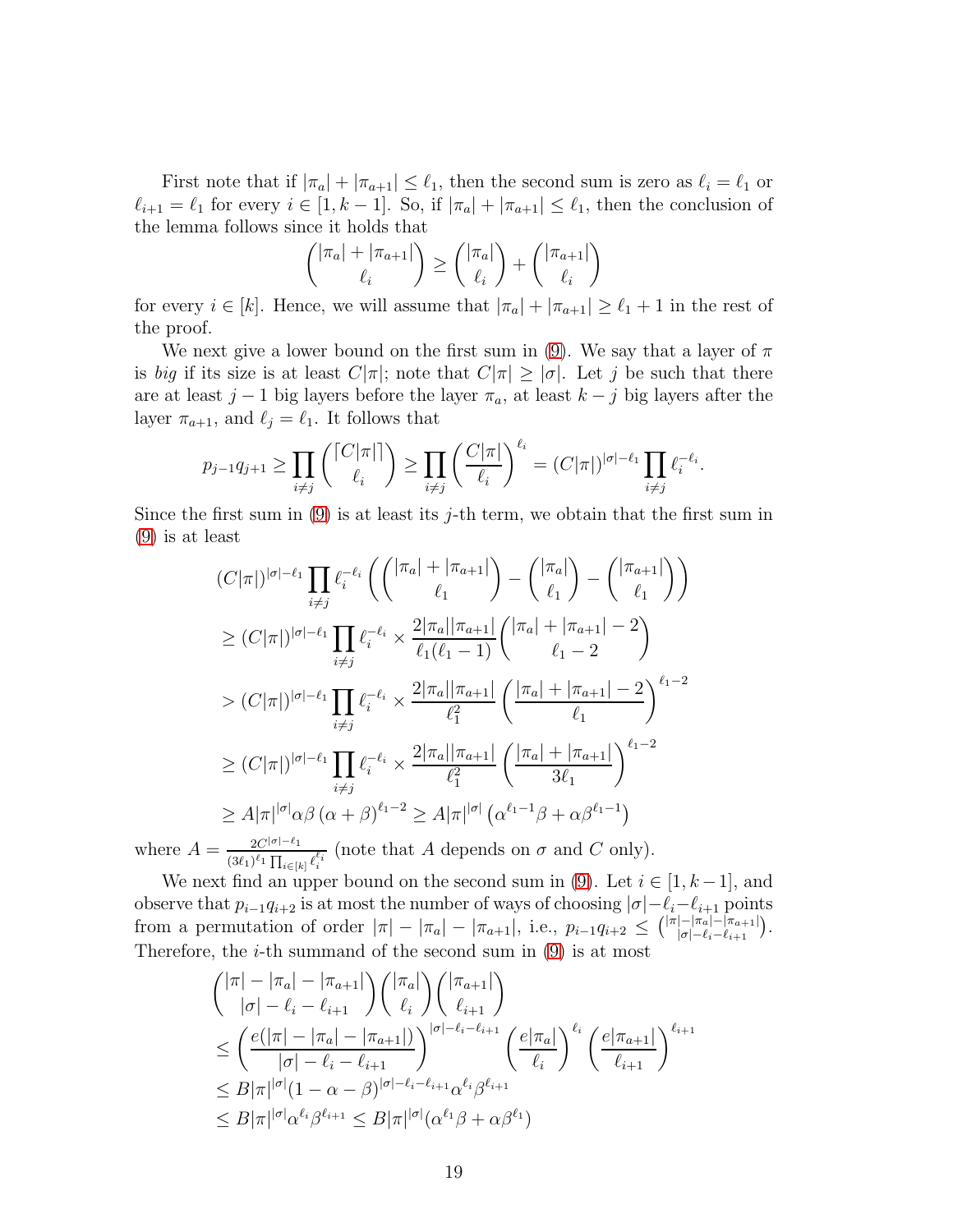where  $B = \max_{i \in [k]} \frac{e^{|\sigma|}}{e^{i}e^{i}e^{i}+1}$  (1, 1, 2, 2)  $\frac{e^{i\theta}}{\ell_i^{\ell_i}\ell_{i+1}^{\ell_{i+1}}(|\sigma|-\ell_i-\ell_{i+1})^{|\sigma|-\ell_i-\ell_{i+1}}}\$  (again B depends on  $\sigma$  only).

We combine the bounds on the first and the second sum in [\(9\)](#page-17-0) to obtain that

$$
d(\sigma, \pi') - d(\sigma, \pi) > {\binom{|\pi|}{|\sigma|}}^{-1} |\pi|^{|\sigma|} \left( A(\alpha^{\ell_1 - 1} \beta + \alpha \beta^{\ell_1 - 1}) - k B(\alpha^{\ell_1} \beta + \alpha \beta^{\ell_1}) \right)
$$
  
\n
$$
\geq {\binom{|\sigma|!}{|\pi|^{|\sigma|}}} |\pi|^{|\sigma|} \left( A(\alpha^{\ell_1 - 1} \beta + \alpha \beta^{\ell_1 - 1}) - k B(\alpha^{\ell_1} \beta + \alpha \beta^{\ell_1}) \right)
$$
  
\n
$$
\geq A(\alpha^{\ell_1 - 1} \beta + \alpha \beta^{\ell_1 - 1}) - k B(\alpha^{\ell_1} \beta + \alpha \beta^{\ell_1}).
$$

Hence, the lemma holds with  $c = \min\{A/kB, C\}/2$ .

 $\Box$ 

We are now ready to prove Theorem [5.](#page-3-1)

*Proof of Theorem [5.](#page-3-1)* Fix a layered permutation  $\sigma$  of order m and with layers of sizes  $(\ell_1, \ldots, \ell_k)$ ,  $k \geq 2$ , such that  $\ell_1 = \ell_k \geq 2$  and every two consecutive layers of  $\sigma$  contain a layer of size  $\ell_1 = \ell_k$ . In particular,  $\sigma$  does not have consecutive singleton layers. Apply Lemma [12](#page-17-1) with  $C = \frac{1}{2m^3k^3}$  $\frac{1}{2m^3k^{2m+1}}$  to get a constant  $c \in (0, C)$ .

For the sake of contradiction, suppose that for every  $n \in \mathbb{N}$  there exists a σ-optimal permutation  $π<sub>n</sub>$  with at least n layers. Without loss of generality, we can assume also assume that  $|\pi_n| \geq |\sigma|/C$  for every n and that the sequence  $(\pi_n)_{n\in\mathbb{N}}$  is convergent (as any sequence of permutations with increasing orders has a convergent subsequence), and let  $\Pi$  be the limit permuton of  $(\pi_n)_{n\in\mathbb{N}}$ . Note that the permuton  $\Pi$  is layered (by Lemma [6\)](#page-5-1) and the density of  $\sigma$  in  $\Pi$  is the packing density of  $\sigma$ . Lemma [11](#page-17-2) implies that the permuton  $\Pi$  has k layers of length at least 2C. Hence, there exists  $n_0 \in \mathbb{N}$  such that every permutation  $\pi_n$ ,  $n \geq n_0$ , has k layers of size at least  $C|\pi_n|$  (cf. the proof of Lemma [6\)](#page-5-1).

For  $n \geq n_0$ , define  $\pi'_n$  to be a layered permutation obtained from the permutation  $\pi_n$  by successively merging pairs of consecutive layers of size at most  $c|\pi_n|$  as long as two consecutive layers of size at most  $c|\pi_n|$  exist. Observe that the number of layers of  $\pi'_n$  is at most  $\lfloor 2/c \rfloor + 1$ . By Lemma [12,](#page-17-1) it holds that  $d(\sigma, \pi'_n) \geq d(\sigma, \pi_n)$ , and since  $\pi_n$  is a  $\sigma$ -optimal permutation, it actually holds that  $d(\sigma, \pi'_n) = d(\sigma, \pi_n)$ . So, Lemma [12](#page-17-1) yields that no layer of  $\pi'_n$  obtained by merging two or more layers of  $\pi_n$  has size at least  $\ell_1$ . It follows that the number of layers of  $\pi_n$  is at most  $(\lfloor 2/c \rfloor + 1) (\ell_1 - 1)$ , which is impossible if  $n > (\lfloor 2/c \rfloor + 1) (\ell_1 - 1)$ . The statement of the theorem follows.  $n > (2/c + 1)(\ell_1 - 1)$ . The statement of the theorem follows.

### <span id="page-19-0"></span>5 Conclusion

We conclude with five open problems focusing on the nature of the layered maximizers for a layered permutation  $\sigma$ . The first question asks whether the existence of near- $\sigma$ -optimal sequence of layered permutations with a bounded number of layers implies that all  $\sigma$ -optimal layered permutations have a bounded number of layers.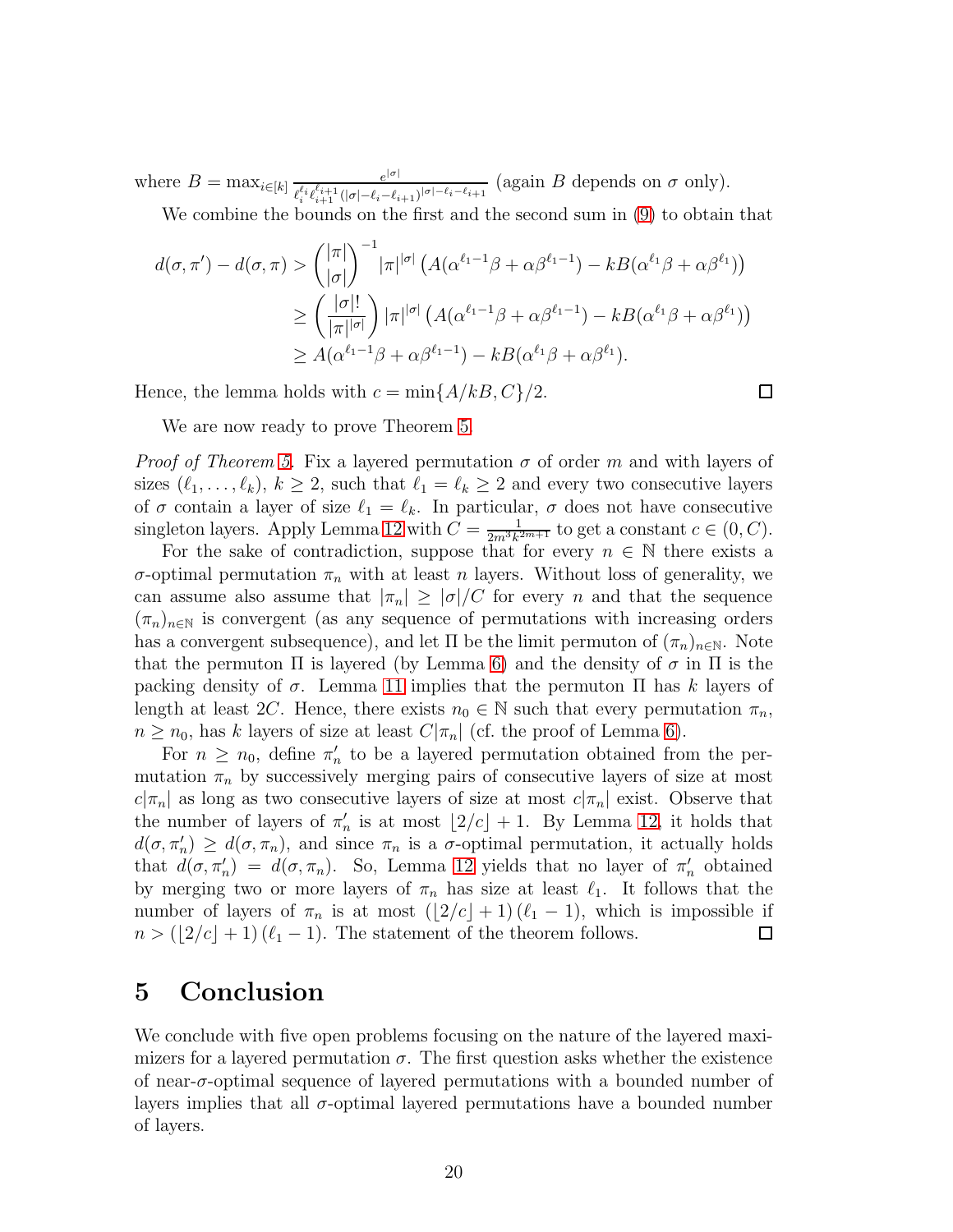<span id="page-20-3"></span>**Problem 1.** Does there exist a layered permutation  $\sigma$  such that there exists a near-σ-optimal sequence of layered permutations with a bounded number of layers but for every  $k \in \mathbb{N}$  there exists a  $\sigma$ -optimal layered permutation (of some order) with at least k layers?

In principle, the existence of a  $\sigma$ -optimal layered permutation with a bounded number of layers may depend on the order of a host permutation for some layered permutations  $\sigma$ .

**Problem 2.** Does there exist a layered permutation  $\sigma$  and an integer m such that for infinitely many  $n \in \mathbb{N}$ , there exists a  $\sigma$ -optimal layered permutation of order n with at most m layers, and still for every  $k \in \mathbb{N}$ , there exists  $n \in \mathbb{N}$  such that every  $\sigma$ -optimal layered permutation of order n has at least k layers?

A  $\sigma$ -optimal permutation for a layered permutation  $\sigma$  need not be layered in general. For example, Albert et al. [\[1,](#page-20-0) Remark 2.3] observed that, for  $\sigma = 43215$ , the permutation

 $16, 15, \ldots, 2, 1, 17, 19, 20, 18$ 

is  $\sigma$ -optimal, but not layered. However, we do not know whether there exists such an example in the limit setting.

**Problem 3.** Does there exist a layered permutation  $\sigma$  such that there exists a  $\sigma$ -optimal permuton that is not layered?

The final two problems are limit analogues of Problem [1.](#page-20-3)

**Problem 4.** Does there exist a layered permutation  $\sigma$  such that there exist both a  $\sigma$ -optimal permuton with finitely many layers and a  $\sigma$ -optimal permuton with infinitely many layers?

**Problem 5.** Does there exist a layered permutation  $\sigma$  such that every  $\sigma$ -optimal permuton has finitely many layers but there exist  $\sigma$ -optimal permutons with an arbitrarily large number of layers?

## <span id="page-20-0"></span>References

- [1] M. H. Albert, M. D. Atkinson, C. C. Handley, D. A. Holton and W. Stromquist: On packing densities of permutations, Electron. J. Combin. **9** (2002),  $R\#5$ , 20pp.
- <span id="page-20-2"></span>[2] J. Balogh, P. Hu, B. Lidick´y, O. Pikhurko, B. Udvari and J. Volec: Minimum number of monotone subsequences of length  $\lambda$  in permutations, Combin. Probab. Comput. 24 (2015), 658–679.
- <span id="page-20-1"></span>[3] R. W. Barton: Packing densities of patterns, Electron. J. Combin. 11 (2004), R#80, 16pp.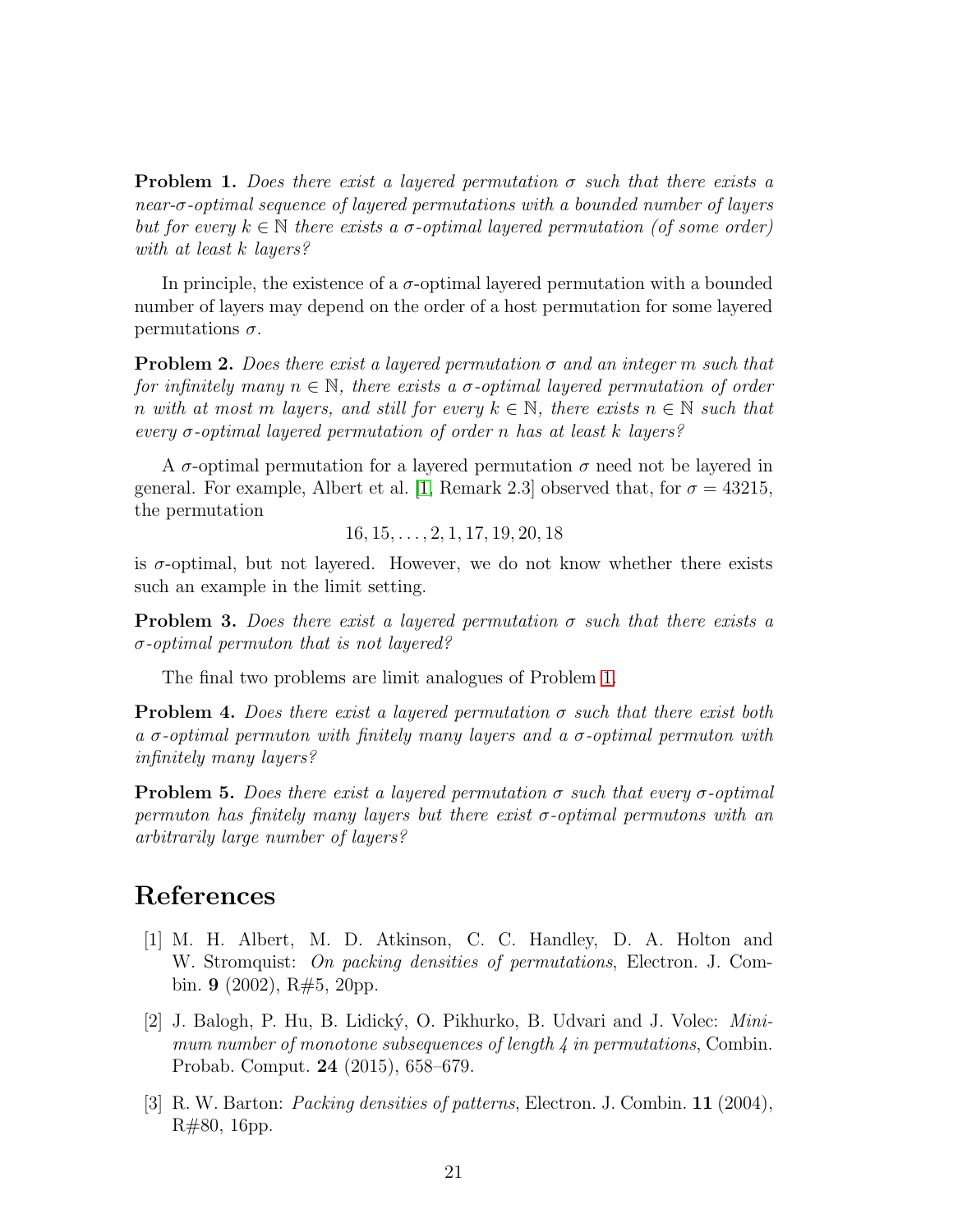- <span id="page-21-2"></span>[4] J. d. O. Bastos and L. N. Coregliano: Packing densities of layered permutations and the minimum number of monotone sequences in layered permuta*tions*, Discrete Math. Theor. Comput. Sci. **18** (2016),  $\#7$ , 24pp.
- <span id="page-21-9"></span>[5] T. Chan, D. Král', J. A. Noel, Y. Pehova, M. Sharifzadeh and J. Volec: Characterization of quasirandom permutations by a pattern sum, Random Struct. Algor. 57 (2020), 920–939.
- <span id="page-21-10"></span><span id="page-21-6"></span>[6] R. Glebov, A. Grzesik, T. Klimošová and D. Král': Finitely forcible graphons and permutons, J. Combin. Theory Ser. B 110 (2015), 112–135.
- <span id="page-21-3"></span>[7] P. A. Hästö: The packing density of other layered permutations, Electron. J. Combin. 9 (2002–3), R#1, 16pp.
- <span id="page-21-7"></span>[8] M. Hildebrand, B. E. Sagan and V. R. Vatter: Bounding quantities related to the packing density of  $1(l+1)l \cdots 2$ , Adv. in Appl. Math. **33** (2004), 633–653.
- [9] C. Hoppen, Y. Kohayakawa, C. G. T. de A. Moreira and R. M. Sampaio: Limits of permutation sequences through permutation regularity, preprint arXiv:1106.1663 (2011).
- <span id="page-21-8"></span>[10] C. Hoppen, Y. Kohayakawa, C. G. Moreira, B. R´ath and R. Menezes Sampaio: Limits of permutation sequences, J. Comb. Theory, Ser. B 103 (2013), 93–113.
- <span id="page-21-12"></span><span id="page-21-11"></span>[11] D. Král' and O. Pikhurko: *Quasirandom permutations are characterized by* 4-point densities, Geom. Funct. Anal. 23 (2013), 570–579.
- $[12]$  M. Kurečka: Lower bound on the size of a quasirandom forcing set of permutations, Combin. Probab. Comput. 31 (2022), 304–319.
- <span id="page-21-13"></span>[13] P.-L. Méliot: A survey of the theory of graphons and permutons, unpublished manuscript available at [http://www.imo.universite-paris-saclay.fr/~meliot/surveys/graphon\\_survey.pdf](http://www.imo.universite-paris-saclay.fr/~meliot/surveys/graphon_survey.pdf).
- <span id="page-21-0"></span>[14] J. S. Myers: The minimum number of monotone subsequences, Electron. J. Combin. 9 (2002–3), R#4, 17pp.
- <span id="page-21-4"></span>[15] C. B. Presutti: Determining lower bounds for packing densities of nonlayered patterns using weighted templates, Electron. J. Combin. 15 (2008), R#50, 10pp.
- <span id="page-21-5"></span>[16] A. L. Price: Packing densities of layered patterns, Ph.D. thesis, University of Pennsylvania (1997).
- <span id="page-21-1"></span>[17] J. Sliačan and W. Stromquist: *Improving bounds on packing densities of* 4-point permutations, Discrete Math. Theor. Comput. Sci. 19 (2017),  $\#3$ , 18pp.